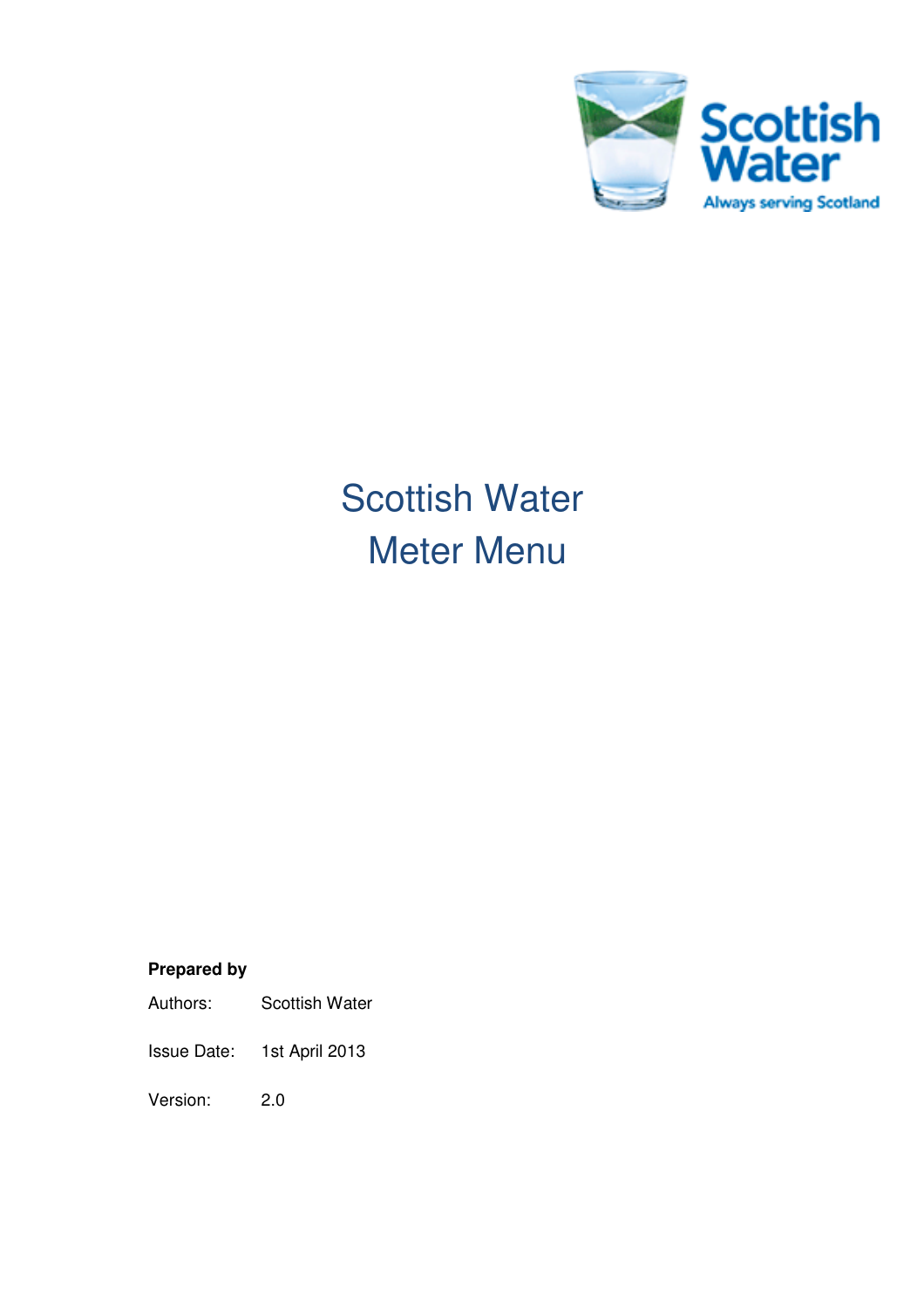#### **Contents**

| Foreword                                                | Page 3  |
|---------------------------------------------------------|---------|
| 15mm Standard and Non Standard Meters                   | Page 4  |
| 20mm Standard and Non Standard Meters                   | Page 6  |
| 25mm Standard and Non Standard Meters                   | Page 8  |
| 30mm Standard and Non Standard Meters                   | Page 10 |
| 40mm Standard and Non Standard Meters                   | Page 11 |
| 50mm Standard and Non Standard Meters                   | Page 13 |
| 80mm Standard and Non Standard Meters                   | Page 14 |
| 100mm Standard and Non Standard Meters                  | Page 15 |
| 150mm Standard and Non Standard Meters                  | Page 16 |
| 200mm Standard and Non Standard Meters                  | Page 17 |
| 250mm Standard and Non Standard Meters                  | Page 18 |
| 300mm Standard and Non Standard Meters                  | Page 19 |
| 350mm Standard and Non Standard Meters                  | Page 20 |
| 400mm Standard and Non Standard Meters                  | Page 21 |
| 450mm Standard and Non Standard Meters                  | Page 22 |
| 500mm Standard and Non Standard Meters                  | Page 23 |
| 600mm Standard and Non Standard Meters                  | Page 24 |
| 80 - 20mm Combination Standard and Non Standard Meters  | Page 25 |
| 100 - 20mm Combination Standard and Non Standard Meters | Page 26 |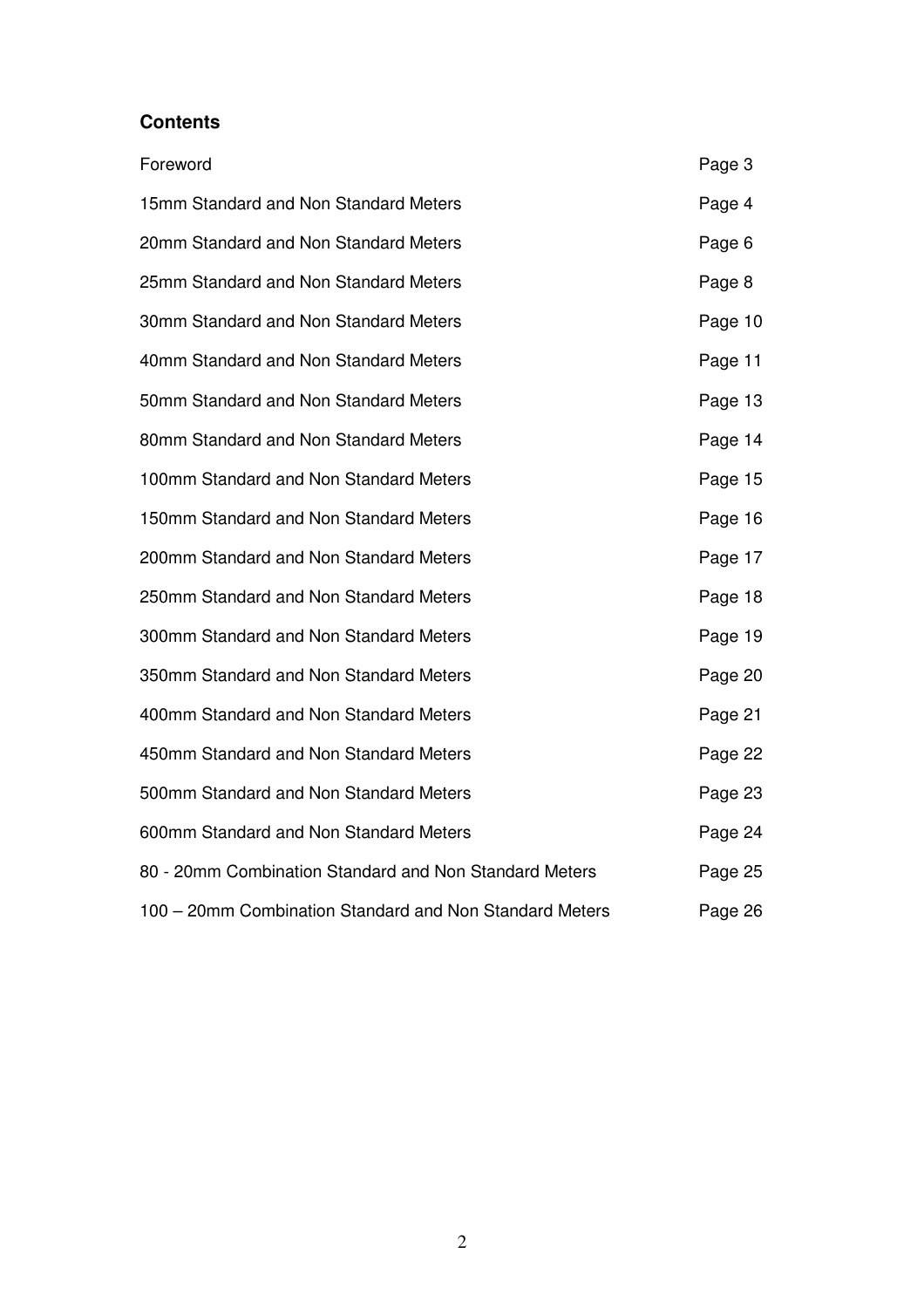#### **Foreword**

Scottish Water has made provision for the purchase and distribution of the metering stock through its distributor.

Only meters listed within this Meter Menu may be used.

Scottish Water has defined within this menu a standard meter which meets our minimum requirements.

The meter menu also details additional meters known as non - standard meters and these may be selected by the Licensed Provider. It should be noted that meters classed as non -standard may not necessarily be a stock item along with larger sized standard meters.

Additional information around the meter store \ meter menu is held within our Meter Code of practice sections 3.7 and 4.6

Within this meter menu Scottish Water has listed although this list is not exhaustive some specifications around each meter.

Each meter listed within this Menu has been allocated a unique reference which is required to be included within Data returns

Please note the costs listed within the Scottish Water Meter Only Contribution Schedules relate to the cost of the asset. Please be advised that this does not include cost of fittings or delivery where Electromagnetic meters have been purchased or where an electromagnetic meter with a power supply is requested, Scottish Water will not be responsible for arranging a power supply, this will be for the Licensed Provider to provide.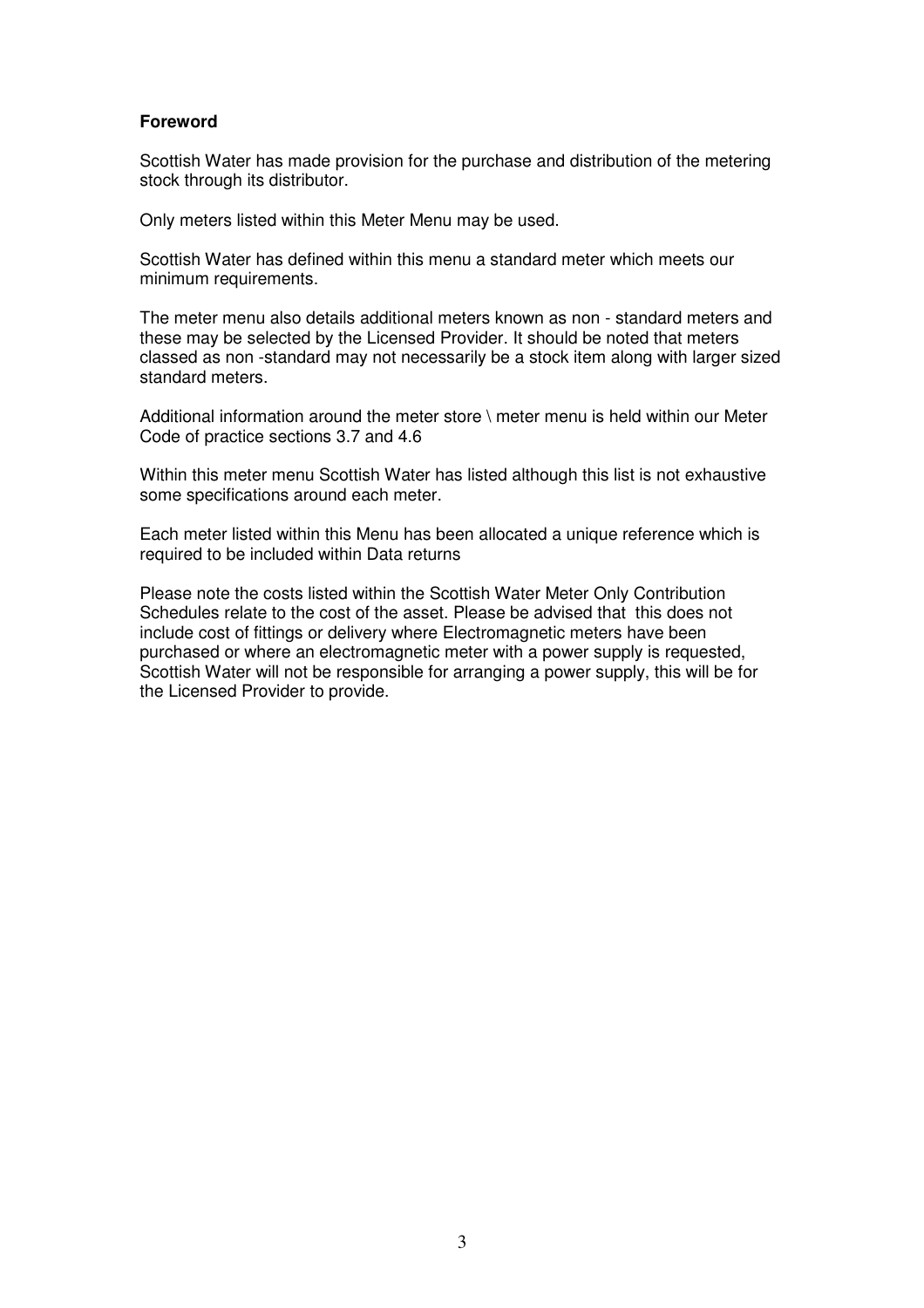#### **Meter Size 15mm**

| <b>STANDARD METER 15MM</b>                                                       |                                  |                                           |                          |  |
|----------------------------------------------------------------------------------|----------------------------------|-------------------------------------------|--------------------------|--|
| <b>Standard Meter (mm)</b>                                                       | <b>Meter Type</b>                | <b>Meter Specifications</b>               |                          |  |
| SW Ref; 003200000                                                                |                                  |                                           |                          |  |
| Polymer                                                                          | Manifold V210P                   | Meter Thread Size                         | G1 1/2"                  |  |
|                                                                                  |                                  | Flow Ratio (Q3/Q1)                        | 400                      |  |
|                                                                                  |                                  | Minimum Flow Rate - Q1                    | 6.25 l/h                 |  |
|                                                                                  |                                  | Transitional Flow Rate - Q2               | 10 l/h                   |  |
|                                                                                  |                                  | Permanent Flow Rate - Q3                  | $2.5$ m $3/h$            |  |
|                                                                                  |                                  | Overload Flow Rate - Q4                   | 3.125 m3/h               |  |
|                                                                                  |                                  | Number of Max Index Dials                 | 5                        |  |
| This does not include a retro-fit                                                |                                  | <b>Meter Material</b>                     | Polymer body             |  |
| Inductive pulse unit                                                             |                                  | Output Pulse I/s                          | 1 pulse/litre            |  |
|                                                                                  |                                  | Is meter WRAS approved                    |                          |  |
|                                                                                  |                                  | for contaminated land                     | Yes                      |  |
|                                                                                  |                                  | Is meter MID Compliant                    | Yes                      |  |
| <b>Standard Meter (mm)</b>                                                       | <b>Meter Type</b>                | <b>Meter Specifications</b>               |                          |  |
| SW Ref; 003200001                                                                |                                  |                                           |                          |  |
| Polymer                                                                          | Inline V200P                     | Meter Thread Size                         | G3/4"                    |  |
|                                                                                  |                                  | Flow Ratio (Q3/Q1)                        | 400                      |  |
|                                                                                  |                                  | Minimum Flow Rate - Q1                    | $6.25$ $I/h$             |  |
|                                                                                  |                                  | Transitional Flow Rate - Q2               | 10 l/h                   |  |
|                                                                                  |                                  | Permanent Flow Rate - Q3                  | $2.5$ m $3/h$            |  |
|                                                                                  |                                  | Overload Flow Rate - Q4                   | 3.125 m3/h               |  |
|                                                                                  |                                  | Number of Max Index Dials                 | 5                        |  |
|                                                                                  |                                  | <b>Meter Material</b>                     | Polymer body             |  |
| This does not include a retro-fit                                                |                                  | Output Pulse I/s                          | 1 pulse/litre            |  |
| Inductive pulse unit                                                             |                                  | Is meter WRAS approved                    |                          |  |
|                                                                                  |                                  | for contaminated land                     | No                       |  |
|                                                                                  |                                  | Is meter MID Compliant                    | Yes                      |  |
|                                                                                  |                                  |                                           |                          |  |
|                                                                                  | <b>NON - STANDARD METER 15MM</b> |                                           |                          |  |
| Non - Standard Meter (mm)<br>SW Ref; 003200002                                   | <b>Meter Type</b>                | <b>Meter Specifications</b>               |                          |  |
| This includes a retro-fit PR6 Inductive<br>pulse unit.                           | Manifold V210P                   | As listed in Manifold V210P above         |                          |  |
| Non - Standard Meter (mm)                                                        | <b>Meter Type</b>                | <b>Meter Specifications</b>               |                          |  |
| SW Ref; 003200003<br>This includes a retro-fit PR6 Inductive<br>pulse unit.      | Inline V200P                     | As listed in Inline V200P above           |                          |  |
|                                                                                  |                                  |                                           |                          |  |
| Non - Standard Meter (mm)<br>SW Ref; 003200004                                   | <b>Meter Type</b>                | <b>Meter Specifications</b>               |                          |  |
| This includes a retro-fit TPR11 TPR11                                            | Manifold                         |                                           |                          |  |
| AMR transmitter with integrated Wavenis                                          | V210\TPR11                       | Meter Thread Size                         | G1 1/2"                  |  |
| radio module.                                                                    |                                  | Flow Ratio (Q3/Q1)                        | 160                      |  |
|                                                                                  |                                  | Minimum Flow Rate - Q1                    | 15.625 l/hr              |  |
|                                                                                  |                                  | Transitional Flow Rate - Q2               | 25 l/h                   |  |
|                                                                                  |                                  | Permanent Flow Rate - Q3                  | $2.5$ m $3/h$            |  |
|                                                                                  |                                  | Overload Flow Rate - Q4                   | 3.125 m3/h<br>5          |  |
|                                                                                  |                                  | Number of Max Index Dials                 |                          |  |
|                                                                                  |                                  | <b>Meter Material</b><br>Output Pulse I/s | Polymer<br>1 pulse/litre |  |
|                                                                                  |                                  | Is meter WRAS approved                    |                          |  |
|                                                                                  |                                  | for contaminated land                     | Yes                      |  |
|                                                                                  |                                  | Is meter MID Compliant                    | Yes                      |  |
| Non - Standard Meter (mm)                                                        | <b>Meter Type</b>                | <b>Meter Specifications</b>               |                          |  |
| SW Ref; 003200005                                                                |                                  |                                           |                          |  |
| This includes a retro-fit TPR11 AMR<br>transmitter with integrated Wavenis radio | Inline V200/TPR11                | Meter Thread Size<br>Flow Ratio (Q3/Q1)   | G3/4"<br>160             |  |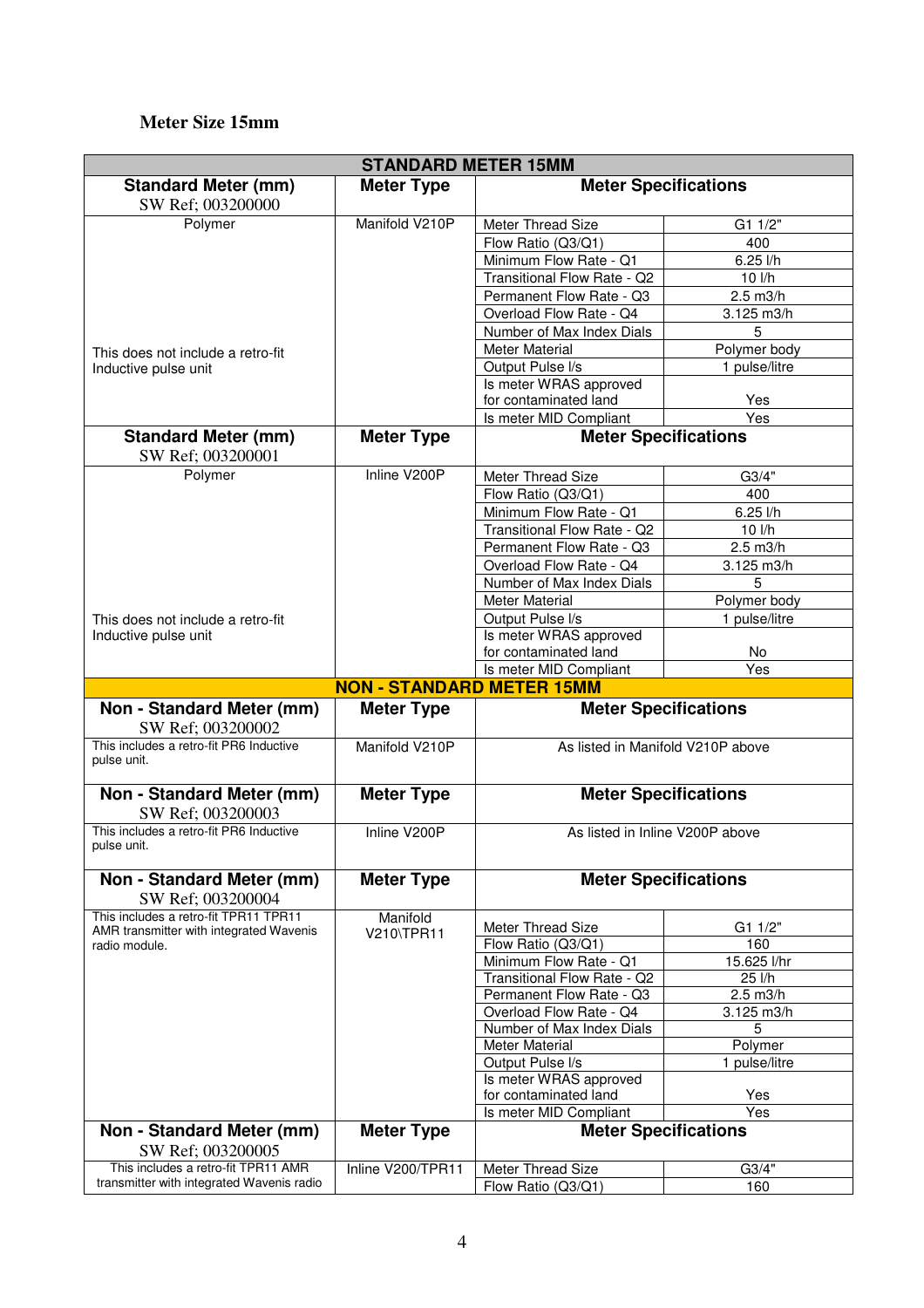| module.                        |                   | Minimum Flow Rate - Q1       | 15.625 l/h                  |
|--------------------------------|-------------------|------------------------------|-----------------------------|
|                                |                   | Transitional Flow Rate - Q2  | 25 l/h                      |
|                                |                   | Permanent Flow Rate - Q3     | 2.5 m3/h                    |
|                                |                   |                              |                             |
|                                |                   |                              | 3.125 m3/h                  |
|                                |                   | Number of Max Index Dials    | 5                           |
|                                |                   | <b>Meter Material</b>        | Polymer                     |
|                                |                   | Output Pulse I/s             | 1 pulse/litre               |
|                                |                   | Is meter WRAS approved       |                             |
|                                |                   | for contaminated land        | N/A                         |
|                                |                   | Is meter MID Compliant       | Yes                         |
| Non - Standard Meter (mm)      | <b>Meter Type</b> | <b>Meter Specifications</b>  |                             |
| SW Ref; 003200006              |                   |                              |                             |
| AMR 2 Hybird radio meter       | Manifold V210H    |                              |                             |
|                                |                   | Meter Thread Size            | G1 1/2"                     |
|                                |                   | Flow Ratio (Q3/Q1)           | 400                         |
|                                |                   | Minimum Flow Rate - Q1       | $6.25$ $1/h$                |
|                                |                   | Transitional Flow Rate - Q2  | 10 l/h                      |
|                                |                   | Permanent Flow Rate - Q3     | 2.5 m3/h                    |
|                                |                   | Overload Flow Rate - Q4      | $3.125$ m $3/h$             |
|                                |                   | Number of Max Index Dials    | 6                           |
|                                |                   | <b>Meter Material</b>        | Polymer                     |
|                                |                   | Output Pulse I/s             | 1 pulse/litre               |
|                                |                   | Is meter WRAS approved       |                             |
|                                |                   | for contaminated land        | Yes                         |
|                                |                   | Is meter MID Compliant       | Yes                         |
|                                |                   | <b>Meter Specifications</b>  |                             |
| Non - Standard Meter (mm)      | <b>Meter Type</b> |                              |                             |
| SW Ref; 003200007              |                   |                              |                             |
| AMR 2 Hybird radio meter       | Inline V2OOH      | Meter Thread Size            | G3/4"                       |
|                                |                   | Flow Ratio (Q3/Q1)           | 400                         |
|                                |                   | Minimum Flow Rate - Q1       | 6.25 l/h                    |
|                                |                   | Transitional Flow Rate - Q2  | $10$ $l/h$                  |
|                                |                   | Permanent Flow Rate - Q3     | 2.5 m3/h                    |
|                                |                   | Overload Flow Rate - Q4      | 3.125 m3/h                  |
|                                |                   | Number of Max Index Dials    | 6                           |
|                                |                   | <b>Meter Material</b>        | Polymer                     |
|                                |                   | Output Pulse I/s             | 1 pulse/litre               |
|                                |                   | Is meter WRAS approved       |                             |
|                                |                   | for contaminated land        | N/A                         |
|                                |                   | Is meter MID Compliant       | $\overline{Yes}$            |
|                                |                   |                              |                             |
| Non - Standard Meter (mm)      | <b>Meter Type</b> | <b>Meter Specifications</b>  |                             |
| SW Ref; 003200045              |                   |                              |                             |
| Electromagnetic MeterAQUA3     | Aquamaster 3      | <b>Battery</b>               |                             |
| This includes the battery      |                   | <b>Full Bore</b>             |                             |
|                                |                   | <b>Class 1 Specification</b> |                             |
| Non - Standard Meter (mm)      | <b>Meter Type</b> | <b>Meter Specifications</b>  |                             |
| SW Ref; 003200046              |                   |                              |                             |
|                                |                   |                              |                             |
| Electromagnetic Meter ABB      | Aquamaster 3      | Mains                        |                             |
| Does not include cost of cable |                   | <b>Full Bore</b>             |                             |
|                                |                   | <b>Class 1 Specification</b> |                             |
| Non - Standard Meter (mm)      | <b>Meter Type</b> |                              | <b>Meter Specifications</b> |
| SW Ref; 003200047              |                   |                              |                             |
| Electromagnetic Meter ABB      | Aquamaster 3      |                              | <b>Battery</b>              |
| This includes the battery      |                   | <b>Full Bore</b>             |                             |
|                                |                   | <b>Class 1 Specification</b> |                             |
|                                |                   |                              | Integrated GMS \ SMS        |
| Non - Standard Meter (mm)      | <b>Meter Type</b> |                              | <b>Meter Specifications</b> |
| SW Ref; 003200048              |                   |                              |                             |
| Electromagnetic Meter ABB      | Aquamaster 3      | Mains                        |                             |
| Does not include cost of cable |                   | <b>Full Bore</b>             |                             |
|                                |                   | <b>Class 1 Specification</b> |                             |
|                                |                   | Integrated GMS \ SMS         |                             |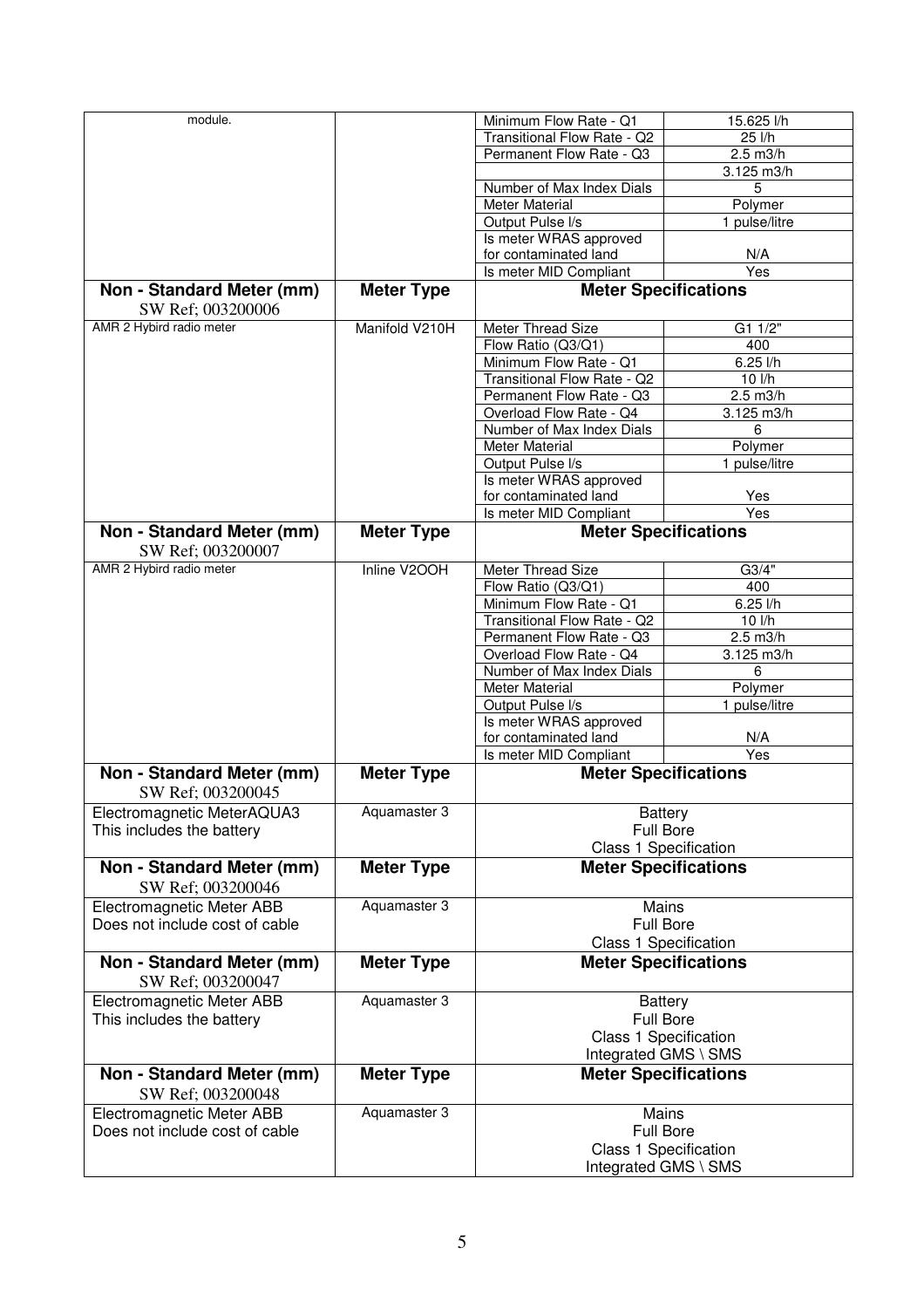#### **Meter Size 20mm**

| <b>STANDARD METER 20MM</b>                                                       |                                  |                                                       |                      |  |
|----------------------------------------------------------------------------------|----------------------------------|-------------------------------------------------------|----------------------|--|
| <b>Standard Meter (mm)</b>                                                       | <b>Meter Type</b>                | <b>Meter Specifications</b>                           |                      |  |
| SW Ref; 003200008                                                                |                                  |                                                       |                      |  |
| <b>Brass</b>                                                                     | Manifold V210                    | Meter Thread Size                                     | G1 1/2"              |  |
|                                                                                  |                                  | Flow Ratio (Q3/Q1)                                    | 315                  |  |
|                                                                                  |                                  | Minimum Flow Rate - Q1                                | 12.7 l/h             |  |
|                                                                                  |                                  | Transitional Flow Rate - Q2                           | 20.32 l/h            |  |
|                                                                                  |                                  | Permanent Flow Rate - Q3                              | 4 m3/h               |  |
|                                                                                  |                                  | Overload Flow Rate - Q4                               | $5 \text{ m3/h}$     |  |
|                                                                                  |                                  | Number of Max Index Dials                             | 5                    |  |
|                                                                                  |                                  | <b>Meter Material</b>                                 | <b>Brass</b>         |  |
| This does not include a retro-fit PR6                                            |                                  | Output Pulse I/s                                      | 1 pulse/litre        |  |
| Inductive pulse unit                                                             |                                  | Is meter WRAS approved                                |                      |  |
|                                                                                  |                                  | for contaminated land                                 | N/A                  |  |
|                                                                                  |                                  | Is meter MID Compliant                                | Yes                  |  |
| <b>Standard Meter (mm)</b><br>SW Ref; 003200009                                  | <b>Meter Type</b>                | <b>Meter Specifications</b>                           |                      |  |
| Polymer                                                                          | Inline V200P                     | Meter Thread Size                                     | G1"                  |  |
|                                                                                  |                                  | Flow Ratio (Q3/Q1)                                    | 315                  |  |
|                                                                                  |                                  | Minimum Flow Rate - Q1                                | 12.7 l/h             |  |
|                                                                                  |                                  | Transitional Flow Rate - Q2                           | 20.32 l/h            |  |
|                                                                                  |                                  | Permanent Flow Rate - Q3                              | 4 m3/h               |  |
|                                                                                  |                                  | Overload Flow Rate - Q4                               | $5 \text{ m3/h}$     |  |
|                                                                                  |                                  | Number of Max Index Dials                             | 5                    |  |
|                                                                                  |                                  | <b>Meter Material</b>                                 | Polymer              |  |
| This does not include a retro-fit PR6                                            |                                  | Output Pulse I/s                                      | 1 pulse/litre        |  |
| Inductive pulse unit                                                             |                                  | Is meter WRAS approved                                |                      |  |
|                                                                                  |                                  | for contaminated land                                 | N/A                  |  |
|                                                                                  |                                  | Is meter MID Compliant                                | Yes                  |  |
|                                                                                  | <b>NON - STANDARD METER 20MM</b> |                                                       |                      |  |
| Non - Standard Meter (mm)<br>SW Ref; 003200010                                   | <b>Meter Type</b>                | <b>Meter Specifications</b>                           |                      |  |
|                                                                                  |                                  |                                                       |                      |  |
| This includes a retro-fit PR6 Inductive<br>pulse unit.                           | Manifold V210                    | As listed in Manifold V210 above                      |                      |  |
| Non - Standard Meter (mm)<br>SW Ref; 003200011                                   | <b>Meter Type</b>                | <b>Meter Specifications</b>                           |                      |  |
| This includes a retro-fit PR6 Inductive<br>pulse unit.                           | Inline V200P                     | As listed in Inline V200P above                       |                      |  |
| Non - Standard Meter (mm)<br>SW Ref; 003200012                                   | <b>Meter Type</b>                | <b>Meter Specifications</b>                           |                      |  |
| This includes a retro-fit TPR11 TPR11                                            | Manifold                         | Meter Thread Size                                     | $G1 1/\overline{2"}$ |  |
| AMR transmitter with integrated Wavenis                                          | V210/TPR11                       | Flow Ratio (Q3/Q1)                                    | R160                 |  |
| radio module.                                                                    |                                  | Minimum Flow Rate - Q1                                | $25$ $1/h$           |  |
|                                                                                  |                                  | Transitional Flow Rate - Q2                           | 40 l/h               |  |
|                                                                                  |                                  | Permanent Flow Rate - Q3                              | 4 m3/h               |  |
|                                                                                  |                                  | Overload Flow Rate - Q4                               | $5 \text{ m3/h}$     |  |
|                                                                                  |                                  | Number of Max Index Dials                             | 5                    |  |
|                                                                                  |                                  | <b>Meter Material</b>                                 | <b>Brass</b>         |  |
|                                                                                  |                                  | Output Pulse I/s                                      | 1 pulse/litre        |  |
|                                                                                  |                                  | Is meter WRAS approved                                |                      |  |
|                                                                                  |                                  | for contaminated land                                 | N/A<br>Yes           |  |
| Non - Standard Meter (mm)                                                        | <b>Meter Type</b>                | Is meter MID Compliant<br><b>Meter Specifications</b> |                      |  |
| SW Ref; 003200013                                                                |                                  |                                                       |                      |  |
| This includes a retro-fit TPR11 TPR11<br>AMR transmitter with integrated Wavenis | Inline V200/TPR11                | Meter Thread Size                                     | G1"                  |  |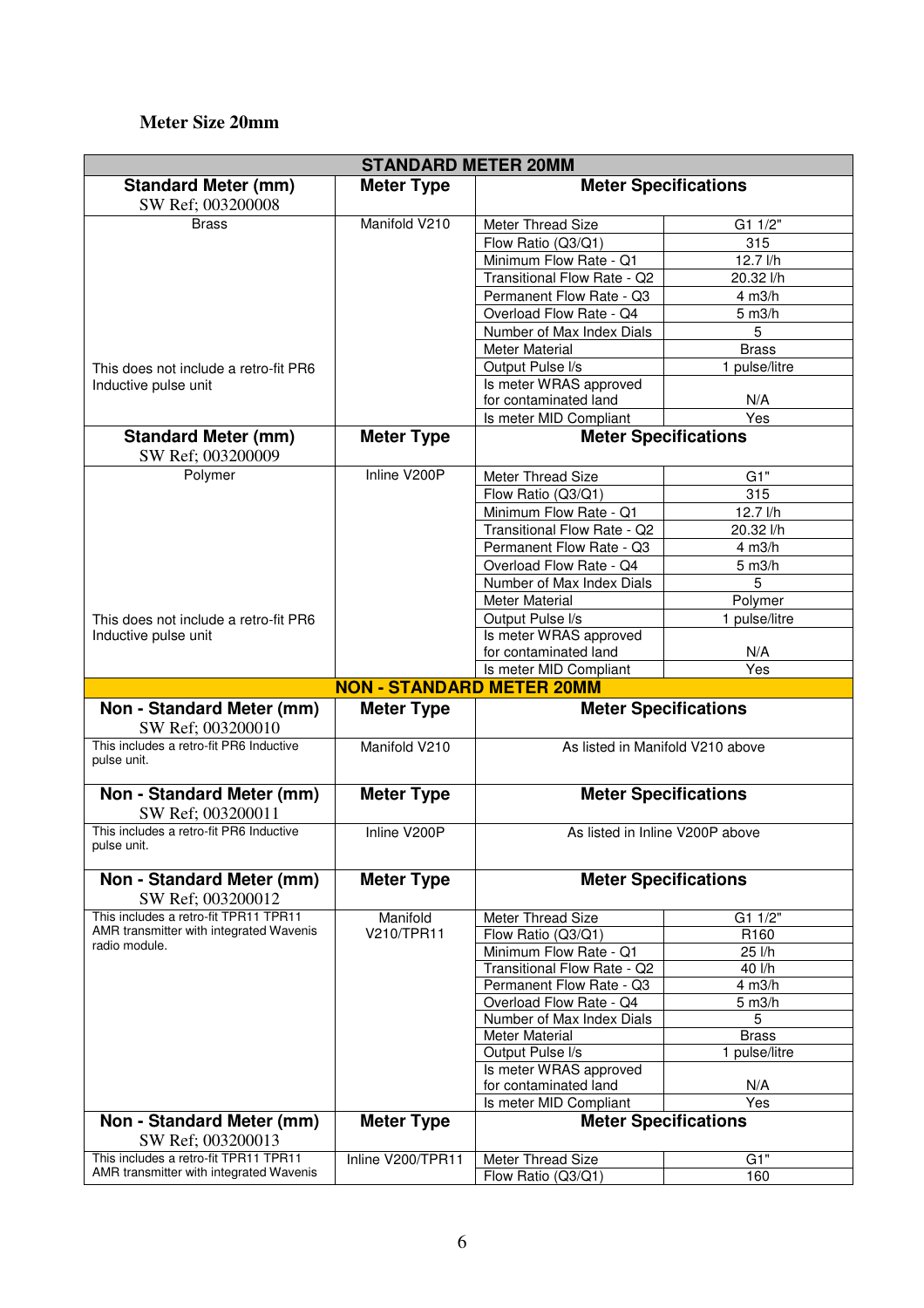| radio module.                  |                   | Minimum Flow Rate - Q1       | 25 l/h                       |
|--------------------------------|-------------------|------------------------------|------------------------------|
|                                |                   |                              |                              |
|                                |                   | Transitional Flow Rate - Q2  | 40 l/h                       |
|                                |                   | Permanent Flow Rate - Q3     | $4 \text{ m3/h}$             |
|                                |                   | Overload Flow Rate - Q4      | $5 \text{ m3/h}$             |
|                                |                   | Number of Max Index Dials    | 5                            |
|                                |                   | <b>Meter Material</b>        |                              |
|                                |                   |                              | Polymer                      |
|                                |                   | Output Pulse I/s             | 1 pulse/litre                |
|                                |                   | Is meter WRAS approved       |                              |
|                                |                   | for contaminated land        | N/A                          |
|                                |                   | Is meter MID Compliant       | Yes                          |
| Non - Standard Meter (mm)      | <b>Meter Type</b> | <b>Meter Specifications</b>  |                              |
|                                |                   |                              |                              |
| SW Ref; 003200014              |                   |                              |                              |
| AMR 2 Hybird radio meter       | Manifold V210H    | Meter Thread Size            | G1 1/2"                      |
|                                |                   | Flow Ratio (Q3/Q1)           | 315                          |
|                                |                   | Minimum Flow Rate - Q1       |                              |
|                                |                   |                              | 12.7 l/h                     |
|                                |                   | Transitional Flow Rate - Q2  | 20.32 l/h                    |
|                                |                   | Permanent Flow Rate - Q3     | 4 m3/h                       |
|                                |                   | Overload Flow Rate - Q4      | $5 \text{ m3/h}$             |
|                                |                   | Number of Max Index Dials    | 6                            |
|                                |                   | <b>Meter Material</b>        | <b>Brass</b>                 |
|                                |                   |                              |                              |
|                                |                   | Output Pulse I/s             | 1 pulse/litre                |
|                                |                   | Is meter WRAS approved       |                              |
|                                |                   | for contaminated land        | N/A                          |
|                                |                   | Is meter MID Compliant       | Yes                          |
| Non - Standard Meter (mm)      | <b>Meter Type</b> | <b>Meter Specifications</b>  |                              |
|                                |                   |                              |                              |
| SW Ref; 003200015              |                   |                              |                              |
| AMR 2 Hybird radio meter       | Inline V2OOH      | Meter Thread Size            | G1"                          |
|                                |                   | Flow Ratio (Q3/Q1)           | 315                          |
|                                |                   |                              | 12.7 l/h                     |
|                                |                   | Minimum Flow Rate - Q1       |                              |
|                                |                   | Transitional Flow Rate - Q2  | 20.32 l/h                    |
|                                |                   | Permanent Flow Rate - Q3     | 4 m3/h                       |
|                                |                   | Overload Flow Rate - Q4      | 5 m3/h                       |
|                                |                   | Number of Max Index Dials    | 6                            |
|                                |                   | <b>Meter Material</b>        |                              |
|                                |                   |                              | Polymer                      |
|                                |                   | Output Pulse I/s             | 1 pulse/litre                |
|                                |                   | Is meter WRAS approved       |                              |
|                                |                   | for contaminated land        | N/A                          |
|                                |                   | Is meter MID Compliant       | Yes                          |
| Non - Standard Meter (mm)      | <b>Meter Type</b> | <b>Meter Specifications</b>  |                              |
|                                |                   |                              |                              |
| SW Ref; 003200049              |                   |                              |                              |
| Electromagnetic Meter ABB      | Aquamaster 3      |                              | Battery                      |
| This includes the battery      |                   | <b>Full Bore</b>             |                              |
|                                |                   |                              |                              |
|                                |                   |                              | <b>Class 1 Specification</b> |
| Non - Standard Meter (mm)      | <b>Meter Type</b> |                              | <b>Meter Specifications</b>  |
| SW Ref; 003200050              |                   |                              |                              |
|                                |                   |                              |                              |
| Electromagnetic Meter ABB      | Aquamaster 3      |                              | Mains                        |
| Does not include cost of cable |                   |                              | <b>Full Bore</b>             |
|                                |                   |                              | <b>Class 1 Specification</b> |
| Non - Standard Meter (mm)      | <b>Meter Type</b> |                              | <b>Meter Specifications</b>  |
|                                |                   |                              |                              |
| SW Ref; 003200051              |                   |                              |                              |
| Electromagnetic Meter ABB      | Aquamaster 3      |                              | <b>Battery</b>               |
| This includes the battery      |                   | <b>Full Bore</b>             |                              |
|                                |                   | <b>Class 1 Specification</b> |                              |
|                                |                   |                              |                              |
|                                |                   |                              | Integrated GMS \ SMS         |
| Non - Standard Meter (mm)      | <b>Meter Type</b> |                              | <b>Meter Specifications</b>  |
|                                |                   |                              |                              |
| SW Ref; 003200052              |                   |                              |                              |
| Electromagnetic Meter ABB      | Aquamaster 3      | Mains                        |                              |
| Does not include cost of cable |                   | <b>Full Bore</b>             |                              |
|                                |                   |                              | <b>Class 1 Specification</b> |
|                                |                   |                              | Integrated GMS \ SMS         |
|                                |                   |                              |                              |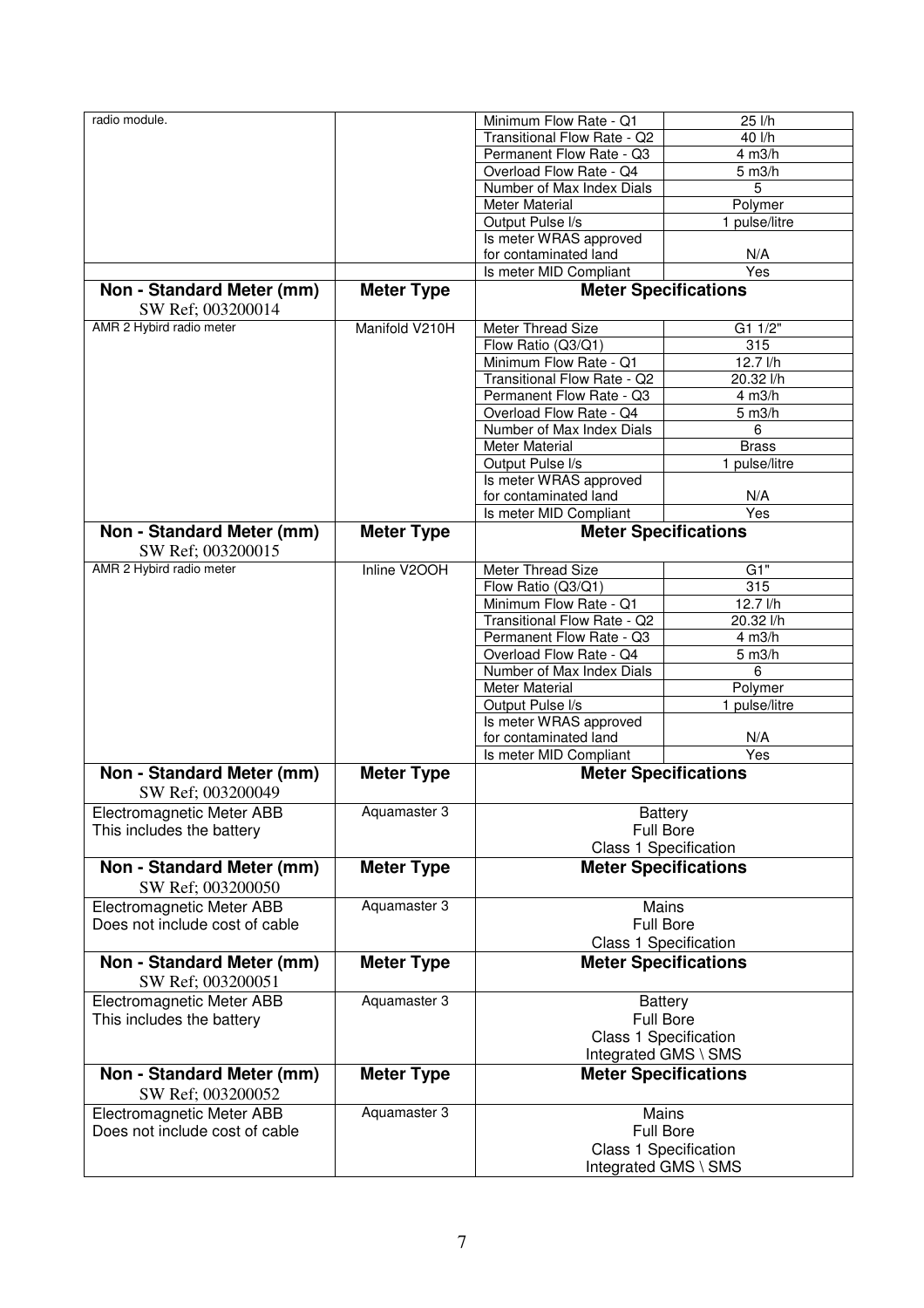#### **Meter Size 25mm**

| <b>STANDARD METER 25MM</b>                                                       |                                  |                                                       |                             |  |
|----------------------------------------------------------------------------------|----------------------------------|-------------------------------------------------------|-----------------------------|--|
| <b>Standard Meter (mm)</b>                                                       | <b>Meter Type</b>                | <b>Meter Specifications</b>                           |                             |  |
| SW Ref; 003200016                                                                |                                  |                                                       |                             |  |
| <b>Brass</b>                                                                     | Manifold V210                    | Meter Thread Size                                     | G2"                         |  |
|                                                                                  |                                  | Flow Ratio (Q3/Q1)                                    | 250                         |  |
|                                                                                  |                                  | Minimum Flow Rate - Q1                                | 25.2 l/h                    |  |
|                                                                                  |                                  | Transitional Flow Rate - Q2                           | 40.32 l/h                   |  |
|                                                                                  |                                  | Permanent Flow Rate - Q3                              | $6.3$ m $3/h$               |  |
|                                                                                  |                                  | Overload Flow Rate - Q4                               | 7.875 m3/h                  |  |
|                                                                                  |                                  | Number of Max Index Dials                             | 5                           |  |
|                                                                                  |                                  | <b>Meter Material</b>                                 | <b>Brass</b>                |  |
| This does not include a retro-fit PR6                                            |                                  | Output Pulse I/s                                      | 1 pulse/litre               |  |
| Inductive pulse unit is attached                                                 |                                  | Is meter WRAS approved                                |                             |  |
|                                                                                  |                                  | for contaminated land<br>Is meter MID Compliant       | N/A<br>Yes                  |  |
|                                                                                  |                                  |                                                       | <b>Meter Specifications</b> |  |
| <b>Standard Meter (mm)</b><br>SW Ref; 003200017                                  | <b>Meter Type</b>                |                                                       |                             |  |
| <b>Brass</b>                                                                     | Inline V200                      | Meter Thread Size                                     | G1 1/4"                     |  |
|                                                                                  |                                  | Flow Ratio (Q3/Q1)                                    | 250                         |  |
|                                                                                  |                                  | Minimum Flow Rate - Q1                                | 25.2 l/h                    |  |
|                                                                                  |                                  | Transitional Flow Rate - Q2                           | 40.32 l/h                   |  |
|                                                                                  |                                  | Permanent Flow Rate - Q3                              | $6.3$ m $3/h$               |  |
|                                                                                  |                                  | Overload Flow Rate - Q4                               | 7.875 m3/h                  |  |
|                                                                                  |                                  | Number of Max Index Dials                             | 5                           |  |
|                                                                                  |                                  | <b>Meter Material</b>                                 | <b>Brass</b>                |  |
| This does not include a retro-fit PR6                                            |                                  | Output Pulse I/s                                      | 1 pulse/litre               |  |
| Inductive pulse unit                                                             |                                  | Is meter WRAS approved                                |                             |  |
|                                                                                  |                                  | for contaminated land<br>Is meter MID Compliant       | N/A<br>Yes                  |  |
|                                                                                  |                                  |                                                       |                             |  |
|                                                                                  |                                  |                                                       |                             |  |
|                                                                                  | <b>NON - STANDARD METER 25MM</b> |                                                       |                             |  |
| Non - Standard Meter (mm)<br>SW Ref; 003200018                                   | <b>Meter Type</b>                |                                                       | <b>Meter Specifications</b> |  |
| This includes a retro-fit PR6 Inductive<br>pulse unit.                           | Manifold V210                    | As listed in Manifold V210 above                      |                             |  |
|                                                                                  |                                  |                                                       |                             |  |
| Non - Standard Meter (mm)                                                        | <b>Meter Type</b>                | <b>Meter Specifications</b>                           |                             |  |
| SW Ref; 003200019<br>This includes a retro-fit TPR11 TPR11                       | Manifold                         |                                                       | G2"                         |  |
| AMR transmitter with integrated Wavenis                                          | V210/TRP11                       | Meter Thread Size                                     | R <sub>160</sub>            |  |
| radio module.                                                                    |                                  | Flow Ratio (Q3/Q1)<br>Minimum Flow Rate - Q1          | 39.375 l/h                  |  |
|                                                                                  |                                  | Transitional Flow Rate - Q2                           | 63 l/h                      |  |
|                                                                                  |                                  | Permanent Flow Rate - Q3                              | $6.3$ m $3/h$               |  |
|                                                                                  |                                  | Overload Flow Rate - Q4                               | 7.875 m3/h                  |  |
|                                                                                  |                                  | Number of Max Index Dials                             | 5                           |  |
|                                                                                  |                                  | <b>Meter Material</b>                                 | <b>Brass</b>                |  |
|                                                                                  |                                  | Output Pulse I/s                                      | 1 pulse/litre               |  |
|                                                                                  |                                  | Is meter WRAS approved                                |                             |  |
|                                                                                  |                                  | for contaminated land                                 | N/A<br>Yes                  |  |
| Non - Standard Meter (mm)                                                        | <b>Meter Type</b>                | Is meter MID Compliant<br><b>Meter Specifications</b> |                             |  |
| SW Ref; 003200020                                                                |                                  |                                                       |                             |  |
| This includes a retro-fit TPR11 TPR11<br>AMR transmitter with integrated Wavenis | Inline V200/TPR11                | Meter Thread Size                                     | G1 1/4"                     |  |
| radio module.                                                                    |                                  | Flow Ratio (Q3/Q1)                                    | R <sub>160</sub>            |  |
|                                                                                  |                                  | Minimum Flow Rate - Q1<br>Transitional Flow Rate - Q2 | 39.375 l/h<br>63 l/h        |  |
|                                                                                  |                                  | Permanent Flow Rate - Q3                              | $6.3$ m $3/h$               |  |
|                                                                                  |                                  | Overload Flow Rate - Q4<br>Number of Max Index Dials  | 7.875 m3/h                  |  |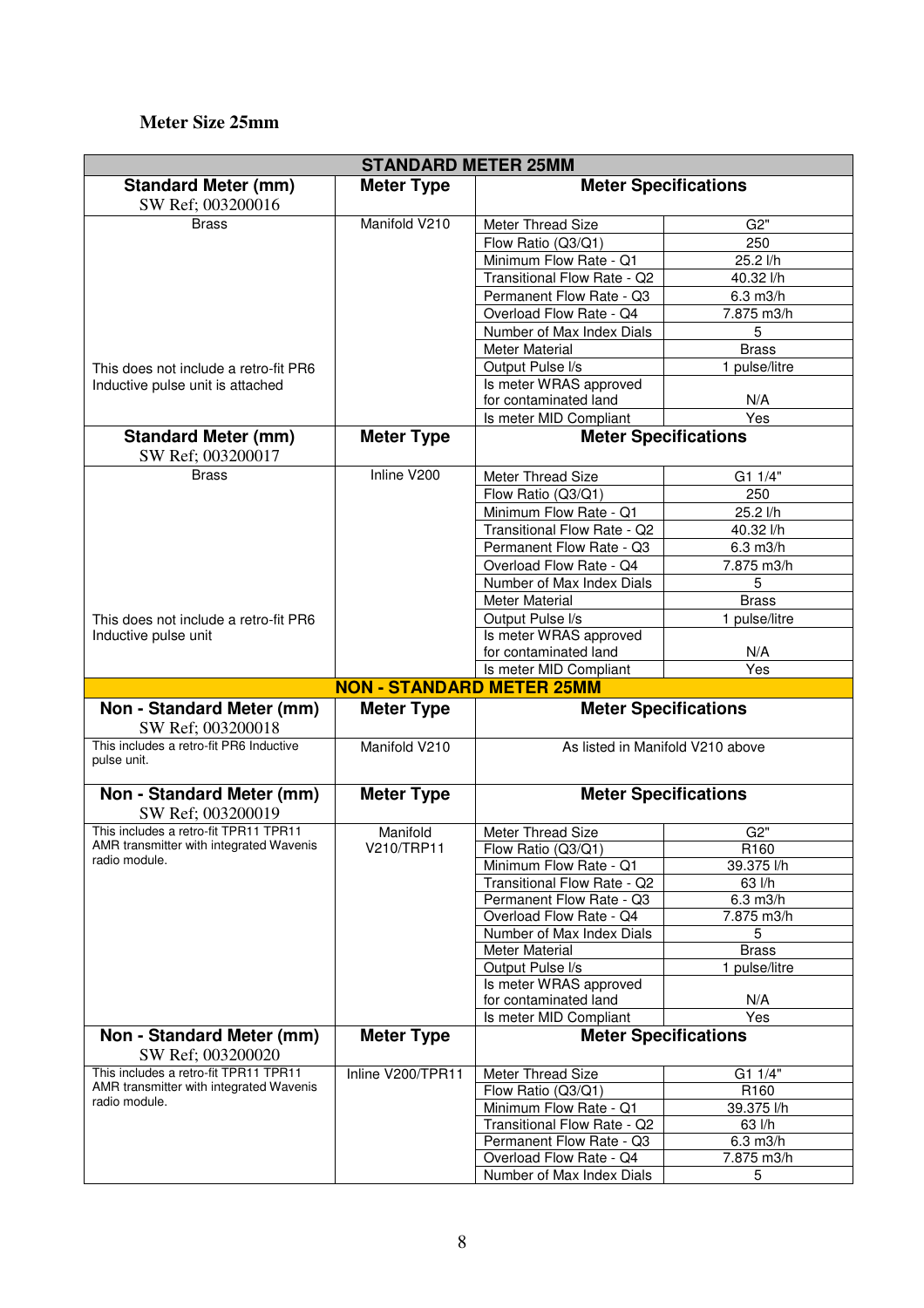|                                                |                   | <b>Meter Material</b>       | <b>Brass</b>                 |
|------------------------------------------------|-------------------|-----------------------------|------------------------------|
|                                                |                   | Output Pulse I/s            | 1 pulse/litre                |
|                                                |                   | Is meter WRAS approved      |                              |
|                                                |                   | for contaminated land       | N/A                          |
|                                                |                   | Is meter MID Compliant      | Yes                          |
| Non - Standard Meter (mm)<br>SW Ref; 003200021 | <b>Meter Type</b> |                             | <b>Meter Specifications</b>  |
| AMR 2 Hybird radio meter                       | Manifold V210H    | Meter Thread Size           | G2"                          |
|                                                |                   | Flow Ratio (Q3/Q1)          | R <sub>160</sub>             |
|                                                |                   | Minimum Flow Rate - Q1      | 39.375 l/h                   |
|                                                |                   | Transitional Flow Rate - Q2 | 63 l/h                       |
|                                                |                   | Permanent Flow Rate - Q3    | $6.3$ m $3/h$                |
|                                                |                   | Overload Flow Rate - Q4     | 7.875 m3/h                   |
|                                                |                   | Number of Max Index Dials   | 5                            |
|                                                |                   | <b>Meter Material</b>       | <b>Brass</b>                 |
|                                                |                   | Output Pulse I/s            | 1 pulse/litre                |
|                                                |                   | Is meter WRAS approved      |                              |
|                                                |                   | for contaminated land       | N/A                          |
|                                                |                   | Is meter MID Compliant      | $\overline{Yes}$             |
| Non - Standard Meter (mm)<br>SW Ref; 003200022 | <b>Meter Type</b> |                             | <b>Meter Specifications</b>  |
| AMR 2 Hybird radio meter                       | Inline V200H      | <b>Meter Thread Size</b>    | G1 1/4"                      |
|                                                |                   | Flow Ratio (Q3/Q1)          | R <sub>160</sub>             |
|                                                |                   | Minimum Flow Rate - Q1      | 39.375 l/h                   |
|                                                |                   | Transitional Flow Rate - Q2 | 63 l/h                       |
|                                                |                   | Permanent Flow Rate - Q3    | $6.3$ m $3/h$                |
|                                                |                   | Overload Flow Rate - Q4     | 7.875 m3/h                   |
|                                                |                   | Number of Max Index Dials   | 5                            |
|                                                |                   | Meter Material              | <b>Brass</b>                 |
|                                                |                   | Output Pulse I/s            | 1 pulse/litre                |
|                                                |                   | Is meter WRAS approved      |                              |
|                                                |                   | for contaminated land       | N/A                          |
|                                                |                   | Is meter MID Compliant      | $\overline{Yes}$             |
| Non - Standard Meter (mm)<br>SW Ref; 003200053 | <b>Meter Type</b> |                             | <b>Meter Specifications</b>  |
| Electromagnetic Meter ABB                      | Aquamaster 3      |                             | <b>Battery</b>               |
| This includes the battery                      |                   |                             | <b>Full Bore</b>             |
|                                                |                   |                             | Class 1 Specification        |
| Non - Standard Meter (mm)                      | <b>Meter Type</b> |                             | <b>Meter Specifications</b>  |
| SW Ref; 003200054                              |                   |                             |                              |
| Electromagnetic Meter ABB                      | Aquamaster 3      |                             | Mains                        |
| Does not include cost of mains                 |                   |                             | <b>Full Bore</b>             |
|                                                |                   |                             | Class 1 Specification        |
| Non - Standard Meter (mm)<br>SW Ref; 003200055 | <b>Meter Type</b> |                             | <b>Meter Specifications</b>  |
| Electromagnetic Meter ABB                      | Aquamaster 3      |                             | <b>Battery</b>               |
| This includes the battery                      |                   |                             | <b>Full Bore</b>             |
|                                                |                   |                             | <b>Class 1 Specification</b> |
|                                                |                   |                             | Integrated GMS \ SMS         |
| Non - Standard Meter (mm)                      | <b>Meter Type</b> |                             | <b>Meter Specifications</b>  |
| SW Ref; 003200056                              |                   |                             |                              |
| Electromagnetic Meter ABB                      | Aquamaster 3      |                             | Mains                        |
| Does not include cost of mains                 |                   |                             | <b>Full Bore</b>             |
|                                                |                   |                             | Class 1 Specification        |
|                                                |                   |                             | Integrated GMS \ SMS         |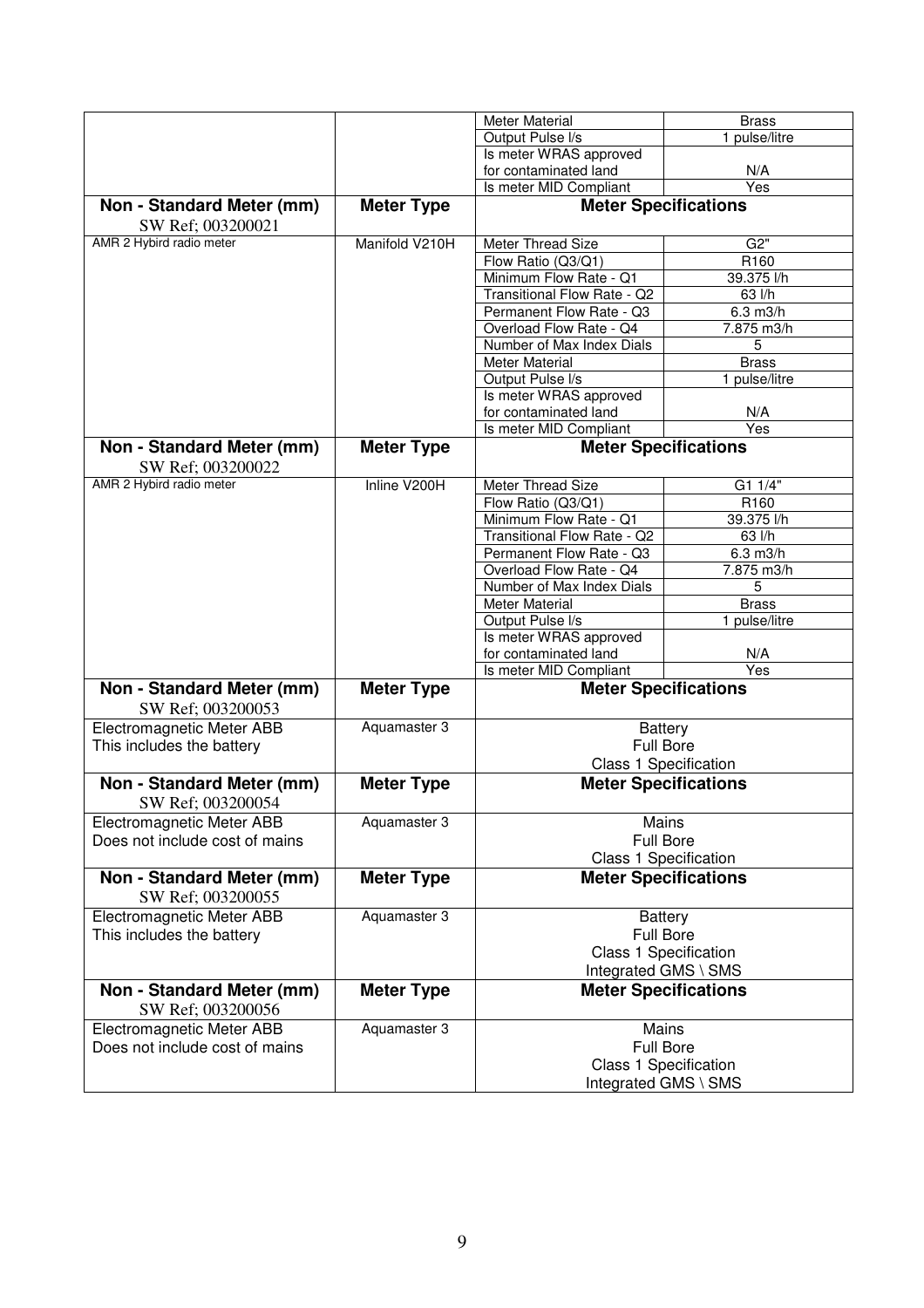# **Meter Size 30mm**

| <b>STANDARD METER 30MM</b>                             |                                  |                             |                                |  |
|--------------------------------------------------------|----------------------------------|-----------------------------|--------------------------------|--|
| <b>Standard Meter (mm)</b>                             | <b>Meter Type</b>                | <b>Meter Specifications</b> |                                |  |
| SW Ref; 003200023                                      |                                  |                             |                                |  |
| <b>Brass</b>                                           | Inline V200                      | Meter Thread Size           | G1 1/2"                        |  |
|                                                        |                                  | Flow Ratio (Q3/Q1)          | R <sub>160</sub>               |  |
|                                                        |                                  | Minimum Flow Rate - Q1      | 62.5 l/h                       |  |
|                                                        |                                  | Transitional Flow Rate - Q2 | 100 l/h                        |  |
|                                                        |                                  | Permanent Flow Rate - Q3    | $10 \text{ m}$ 3/h             |  |
|                                                        |                                  | Overload Flow Rate - Q4     | 12.5 m3/h                      |  |
|                                                        |                                  | Number of Max Index Dials   | 5                              |  |
|                                                        |                                  | Meter Material              | <b>Brass</b>                   |  |
| This does not include a retro-fit PR6                  |                                  | Output Pulse I/s            | 1 pulse/litre                  |  |
| Inductive pulse unit                                   |                                  | Is meter WRAS approved      |                                |  |
|                                                        |                                  | for contaminated land       | N/A                            |  |
|                                                        |                                  | Is meter MID Compliant      | Yes                            |  |
|                                                        | <b>NON - STANDARD METER 30MM</b> |                             |                                |  |
| Non - Standard Meter (mm)                              |                                  |                             |                                |  |
|                                                        | <b>Meter Type</b>                | <b>Meter Specifications</b> |                                |  |
| SW Ref; 003200024                                      |                                  |                             |                                |  |
| This includes a retro-fit PR6 Inductive<br>pulse unit. | Inline V200                      |                             | As listed in Inline V200 above |  |
|                                                        |                                  |                             |                                |  |
| Non - Standard Meter (mm)                              | <b>Meter Type</b>                |                             | <b>Meter Specifications</b>    |  |
| SW Ref; 003200025                                      |                                  |                             |                                |  |
| This includes a retro-fit TPR11 TPR11                  | Inline V200/TPR11                | Meter Thread Size           | G1 1/2"                        |  |
| AMR transmitter with integrated Wavenis                |                                  | Flow Ratio (Q3/Q1)          | R160                           |  |
| radio module.                                          |                                  | Minimum Flow Rate - Q1      | 62.5 l/h                       |  |
|                                                        |                                  | Transitional Flow Rate - Q2 | 100 l/h                        |  |
|                                                        |                                  | Permanent Flow Rate - Q3    | $10 \text{ m}$ 3/h             |  |
|                                                        |                                  | Overload Flow Rate - Q4     | 12.5 m3/h                      |  |
|                                                        |                                  | Number of Max Index Dials   | 5                              |  |
|                                                        |                                  | <b>Meter Material</b>       | <b>Brass</b>                   |  |
|                                                        |                                  | Output Pulse I/s            | 1 pulse/litre                  |  |
|                                                        |                                  | Is meter WRAS approved      |                                |  |
|                                                        |                                  | for contaminated land       | N/A                            |  |
|                                                        |                                  | Is meter MID Compliant      | $\overline{Yes}$               |  |
| Non - Standard Meter (mm)                              | <b>Meter Type</b>                | <b>Meter Specifications</b> |                                |  |
| SW Ref; 003200026                                      |                                  |                             |                                |  |
| AMR 2 Hybird radio meter                               | Inline V200H                     | Meter Thread Size           | G1 1/2"                        |  |
|                                                        |                                  | Flow Ratio (Q3/Q1)          | R <sub>160</sub>               |  |
|                                                        |                                  | Minimum Flow Rate - Q1      | $62.5$ $1/h$                   |  |
|                                                        |                                  | Transitional Flow Rate - Q2 | 100 l/h                        |  |
|                                                        |                                  | Permanent Flow Rate - Q3    | 10 m3/h                        |  |
|                                                        |                                  | Overload Flow Rate - Q4     | 12.5 m3/h                      |  |
|                                                        |                                  | Number of Max Index Dials   | 5                              |  |
|                                                        |                                  | Meter Material              | <b>Brass</b>                   |  |
|                                                        |                                  | Output Pulse I/s            | 1 pulse/litre                  |  |
|                                                        |                                  | Is meter WRAS approved      |                                |  |
|                                                        |                                  | for contaminated land       | N/A                            |  |
|                                                        |                                  | Is meter MID Compliant      | Yes                            |  |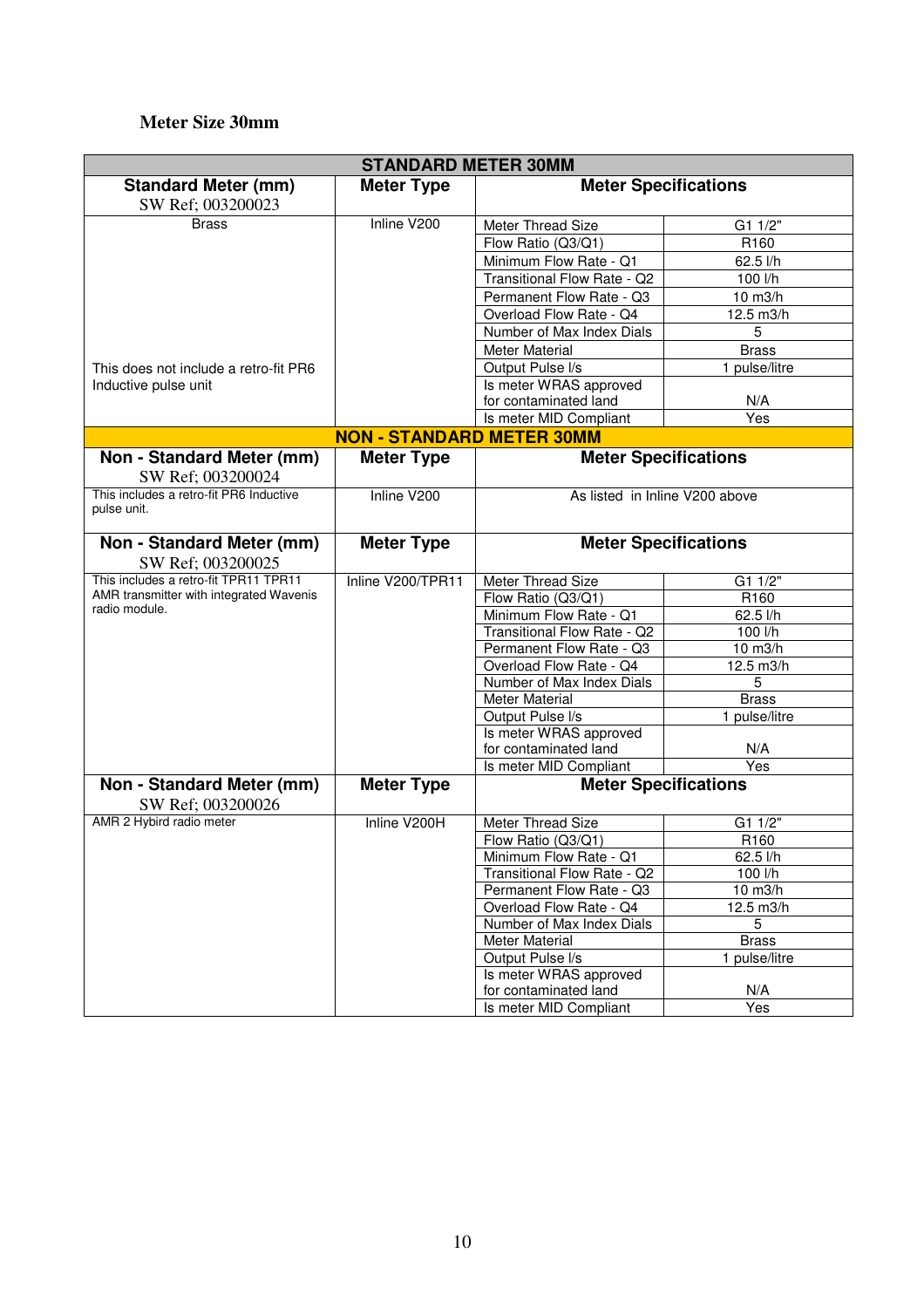#### **Meter Size 40mm**

| <b>STANDARD METER 40MM</b>                                   |                                  |                                                      |                   |  |
|--------------------------------------------------------------|----------------------------------|------------------------------------------------------|-------------------|--|
| <b>Standard Meter (mm)</b>                                   | <b>Meter Type</b>                | <b>Meter Specifications</b>                          |                   |  |
| SW Ref; 003200028                                            |                                  |                                                      |                   |  |
| Cast Iron                                                    | <b>Helix 4000</b>                | Meter Thread Size                                    | NP16 Flanged      |  |
|                                                              |                                  | Flow Ratio (Q3/Q1)                                   | R125              |  |
|                                                              |                                  | Minimum Flow Rate - Q1                               | 504 l/h           |  |
|                                                              |                                  | Transitional Flow Rate - Q2                          | 806 l/h           |  |
|                                                              |                                  | Permanent Flow Rate - Q3                             | 63 m3/h           |  |
|                                                              |                                  | Overload Flow Rate - Q4                              | 78.75 m3/h        |  |
|                                                              |                                  | Number of Max Index Dials                            | 6                 |  |
|                                                              |                                  | <b>Meter Material</b>                                | Cast Iron         |  |
| This does not include a retro-fit PR7                        |                                  | Output Pulse I/s                                     | 1 pulse/10 litres |  |
| Inductive pulse unit                                         |                                  | Is meter WRAS approved                               |                   |  |
|                                                              |                                  | for contaminated land                                | N/A               |  |
|                                                              |                                  | Is meter MID Compliant                               | Yes               |  |
| <b>Standard Meter (mm)</b>                                   | <b>Meter Type</b>                | <b>Meter Specifications</b>                          |                   |  |
| SW Ref; 003200027                                            |                                  |                                                      |                   |  |
| <b>Brass</b>                                                 | Inline V200                      | Meter Thread Size                                    | G2"               |  |
|                                                              |                                  | Flow Ratio (Q3/Q1)                                   | R <sub>160</sub>  |  |
|                                                              |                                  | Minimum Flow Rate - Q1                               | 62.5 l/h          |  |
|                                                              |                                  | Transitional Flow Rate - Q2                          | 100 l/h           |  |
|                                                              |                                  | Permanent Flow Rate - Q3                             | 10 m3/h           |  |
|                                                              |                                  | Overload Flow Rate - Q4                              | 12.5 m3/h         |  |
|                                                              |                                  | Number of Max Index Dials                            | 5                 |  |
|                                                              |                                  | <b>Meter Material</b>                                | <b>Brass</b>      |  |
| This does not include a retro-fit PR6                        |                                  | Output Pulse I/s                                     | 1 pulse/litre     |  |
| Inductive pulse unit                                         |                                  | Is meter WRAS approved                               |                   |  |
|                                                              |                                  | for contaminated land                                | N/R               |  |
|                                                              |                                  | Is meter MID Compliant                               | $\overline{Yes}$  |  |
| <b>Standard Meter (mm)</b><br>SW Ref; 003200029              | <b>Meter Type</b>                | <b>Meter Specifications</b>                          |                   |  |
|                                                              |                                  |                                                      |                   |  |
| Interchangeable Mechanism to suit                            | Mechanism                        | As listed in Helix 4000 above                        |                   |  |
| Helix 4000 including body O ring                             |                                  |                                                      |                   |  |
| This does not include a retro-fit PR7                        |                                  |                                                      |                   |  |
| Inductive pulse unit                                         |                                  |                                                      |                   |  |
|                                                              | <b>NON - STANDARD METER 40MM</b> |                                                      |                   |  |
| Non - Standard Meter (mm)                                    | <b>Meter Type</b>                | <b>Meter Specifications</b>                          |                   |  |
| SW Ref; 003200031<br>This includes a retro-fit PR7 Inductive | <b>Helix 4000</b>                | As listed in Helix 4000 above                        |                   |  |
| pulse unit.                                                  |                                  |                                                      |                   |  |
| Non - Standard Meter (mm)                                    | <b>Meter Type</b>                | <b>Meter Specifications</b>                          |                   |  |
| SW Ref; 003200030                                            |                                  |                                                      |                   |  |
| AMR 2 Hybird radio meter                                     | Inline V200H                     | Meter Thread Size                                    | G2"               |  |
|                                                              |                                  | Flow Ratio (Q3/Q1)                                   | R <sub>160</sub>  |  |
|                                                              |                                  | Minimum Flow Rate - Q1                               | 100 l/h           |  |
|                                                              |                                  | Transitional Flow Rate - Q2                          | 160 l/h           |  |
|                                                              |                                  | Permanent Flow Rate - Q3                             | 16 m3/h           |  |
|                                                              |                                  | Overload Flow Rate - Q4                              | 20 m3/h           |  |
|                                                              |                                  | Number of Max Index Dials                            | 5                 |  |
|                                                              |                                  | <b>Meter Material</b>                                | <b>Brass</b>      |  |
|                                                              |                                  | Output Pulse I/s                                     | 1 pulse/litre     |  |
|                                                              |                                  | Is meter WRAS approved                               |                   |  |
| Non - Standard Meter (mm)                                    | <b>Meter Type</b>                | for contaminated land<br><b>Meter Specifications</b> | N/A               |  |
| SW Ref; 003200057<br>Electromagnetic Meter ABB               | Aquamaster 3                     | <b>Battery</b>                                       |                   |  |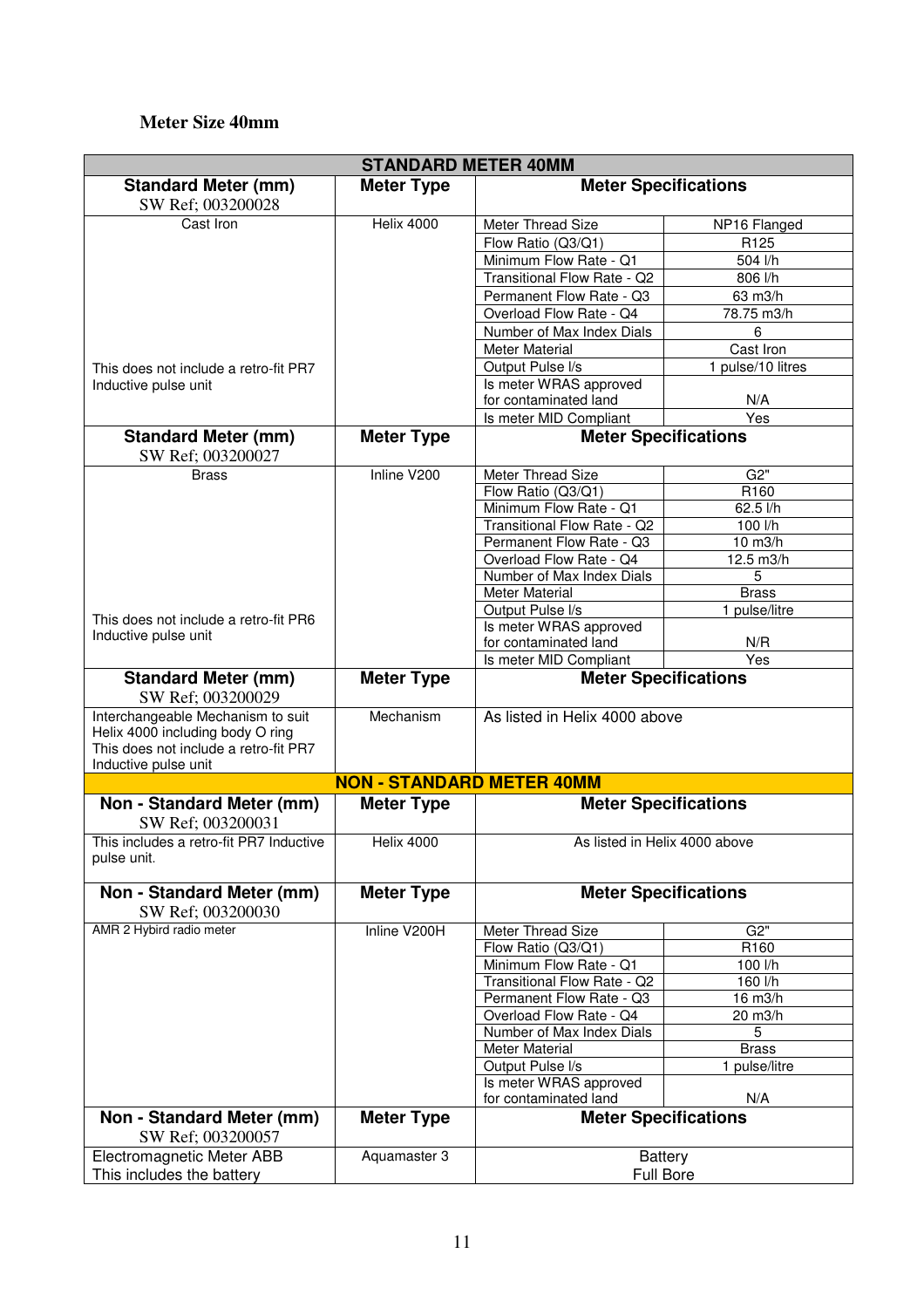|                                                             |                   | <b>Class 1 Specification</b>                                                      |
|-------------------------------------------------------------|-------------------|-----------------------------------------------------------------------------------|
| Non - Standard Meter (mm)<br>SW Ref; 003200058              | <b>Meter Type</b> | <b>Meter Specifications</b>                                                       |
| Electromagnetic Meter ABB<br>Does not include cost of cable | Aquamaster 3      | Mains<br>Full Bore<br>Class 1 Specification                                       |
| Non - Standard Meter (mm)<br>SW Ref; 003200059              | <b>Meter Type</b> | <b>Meter Specifications</b>                                                       |
| Electromagnetic Meter ABB<br>This includes the battery      | Aquamaster 3      | <b>Battery</b><br>Full Bore<br>Class 1 Specification<br>Integrated GMS \ SMS      |
| Non - Standard Meter (mm)<br>SW Ref; 003200060              | <b>Meter Type</b> | <b>Meter Specifications</b>                                                       |
| Electromagnetic Meter ABB<br>Does not include cost of cable | Aquamaster 3      | Mains<br><b>Full Bore</b><br><b>Class 1 Specification</b><br>Integrated GMS \ SMS |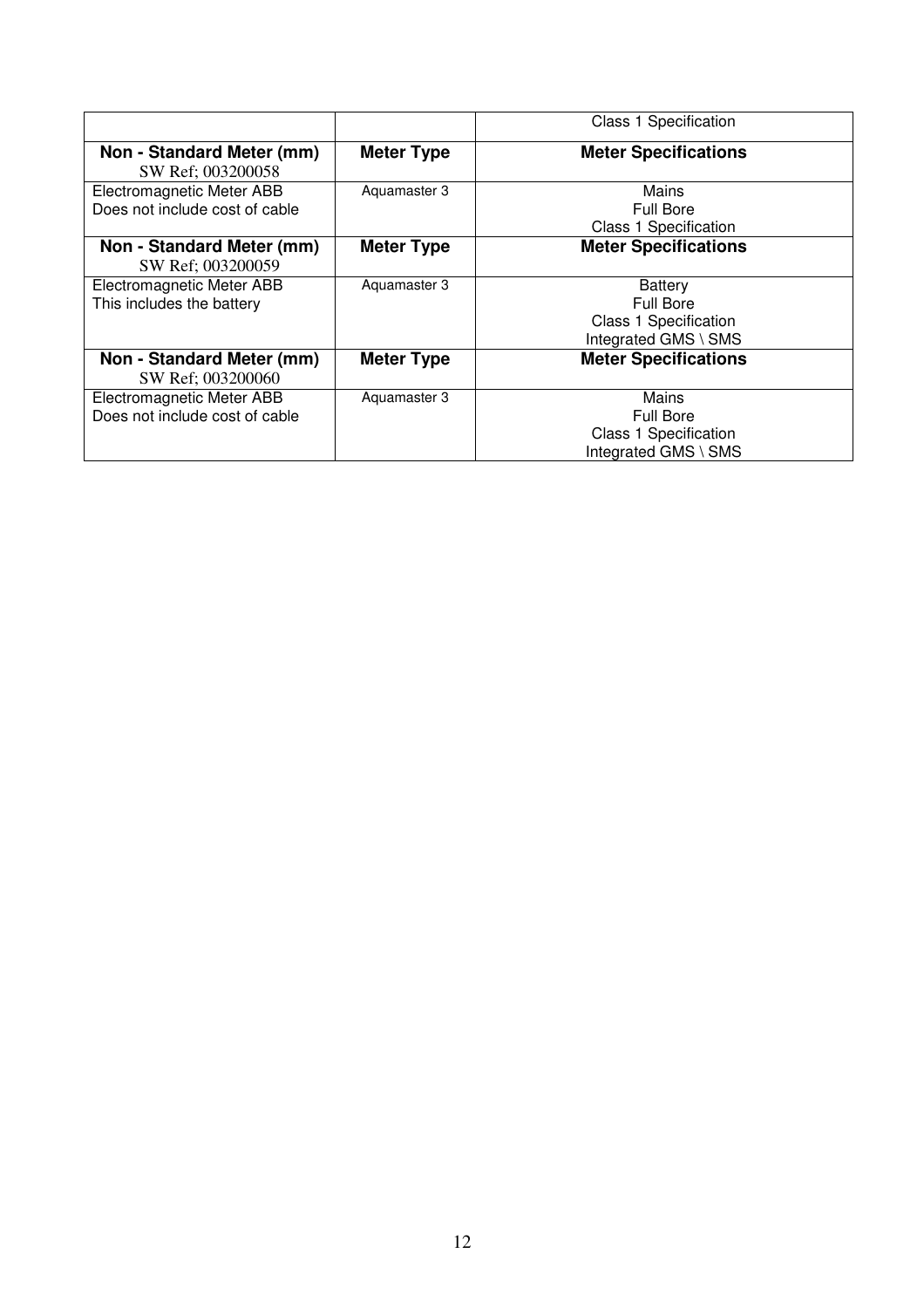## **Meter Size 50mm**

| <b>STANDARD METER 50MM</b>                                                |                                  |                               |                               |  |
|---------------------------------------------------------------------------|----------------------------------|-------------------------------|-------------------------------|--|
| <b>Standard Meter (mm)</b>                                                | <b>Meter Type</b>                | <b>Meter Specifications</b>   |                               |  |
| SW Ref; 003200032                                                         |                                  |                               |                               |  |
| Cast Iron                                                                 | <b>Helix 4000</b>                | Meter Thread Size             | NP16 Flanged                  |  |
|                                                                           |                                  | Flow Ratio (Q3/Q1)            | R125                          |  |
|                                                                           |                                  | Minimum Flow Rate - Q1        | 504 l/h                       |  |
|                                                                           |                                  | Transitional Flow Rate - Q2   | 806 l.h                       |  |
|                                                                           |                                  | Permanent Flow Rate - Q3      | 63 m3/h                       |  |
|                                                                           |                                  | Overload Flow Rate - Q4       | 78.75 m3/h                    |  |
|                                                                           |                                  | Number of Max Index Dials     | 6                             |  |
|                                                                           |                                  | <b>Meter Material</b>         | Cast Iron                     |  |
| This does not include a retro-fit PR7                                     |                                  | Output Pulse I/s              | 1 pulse/10 litres             |  |
| Inductive pulse unit                                                      |                                  | Is meter WRAS approved        |                               |  |
|                                                                           |                                  | for contaminated land         | N/A                           |  |
|                                                                           |                                  | Is meter MID Compliant        | Yes                           |  |
| <b>Standard Meter (mm)</b>                                                | <b>Meter Type</b>                |                               | <b>Meter Specifications</b>   |  |
| SW Ref; 003200033                                                         |                                  |                               |                               |  |
| Interchangeable Mechanism to suit n                                       | Mechanism                        |                               | As listed in Helix 4000 above |  |
| Helix 4000 including body O ring<br>This does not include a retro-fit PR7 |                                  |                               |                               |  |
| Inductive pulse unit                                                      |                                  |                               |                               |  |
|                                                                           | <b>NON - STANDARD METER 50MM</b> |                               |                               |  |
| Non - Standard Meter (mm)                                                 | <b>Meter Type</b>                |                               | <b>Meter Specifications</b>   |  |
| SW Ref; 003200034                                                         |                                  |                               |                               |  |
| This includes a retro-fit PR7 Inductive                                   | Helix 4000/TPR7                  | As listed in Helix 4000 above |                               |  |
| pulse unit.                                                               |                                  |                               |                               |  |
|                                                                           |                                  |                               |                               |  |
| Non - Standard Meter (mm)                                                 | <b>Meter Type</b>                | <b>Meter Specifications</b>   |                               |  |
| SW Ref; 003200061                                                         |                                  |                               |                               |  |
| Electromagnetic Meter ABB                                                 | Aquamaster 3                     |                               | <b>Battery</b>                |  |
| This includes the battery                                                 |                                  |                               | <b>Full Bore</b>              |  |
|                                                                           |                                  |                               | Class 1 Specification         |  |
| Non - Standard Meter (mm)                                                 | <b>Meter Type</b>                |                               |                               |  |
|                                                                           |                                  | <b>Meter Specifications</b>   |                               |  |
| SW Ref; 003200062                                                         |                                  |                               |                               |  |
| Electromagnetic Meter ABB                                                 | Aquamaster 3                     |                               | Mains                         |  |
| Does not include cost of cable                                            |                                  |                               | <b>Full Bore</b>              |  |
|                                                                           |                                  |                               | Class 1 Specification         |  |
| Non - Standard Meter (mm)<br>SW Ref; 003200063                            | <b>Meter Type</b>                |                               | <b>Meter Specifications</b>   |  |
| Electromagnetic Meter ABB                                                 | Aquamaster 3                     |                               | <b>Battery</b>                |  |
| This includes the battery                                                 |                                  |                               | Full Bore                     |  |
|                                                                           |                                  |                               | Class 1 Specification         |  |
|                                                                           |                                  |                               | Integrated GMS \ SMS          |  |
| Non - Standard Meter (mm)                                                 | <b>Meter Type</b>                |                               | <b>Meter Specifications</b>   |  |
| SW Ref; 003200064                                                         |                                  |                               |                               |  |
| Electromagnetic Meter ABB                                                 | Aquamaster 3                     |                               | Mains                         |  |
| Does not include cost of cable                                            |                                  |                               | <b>Full Bore</b>              |  |
|                                                                           |                                  |                               | <b>Class 1 Specification</b>  |  |
|                                                                           |                                  |                               | Integrated GMS \ SMS          |  |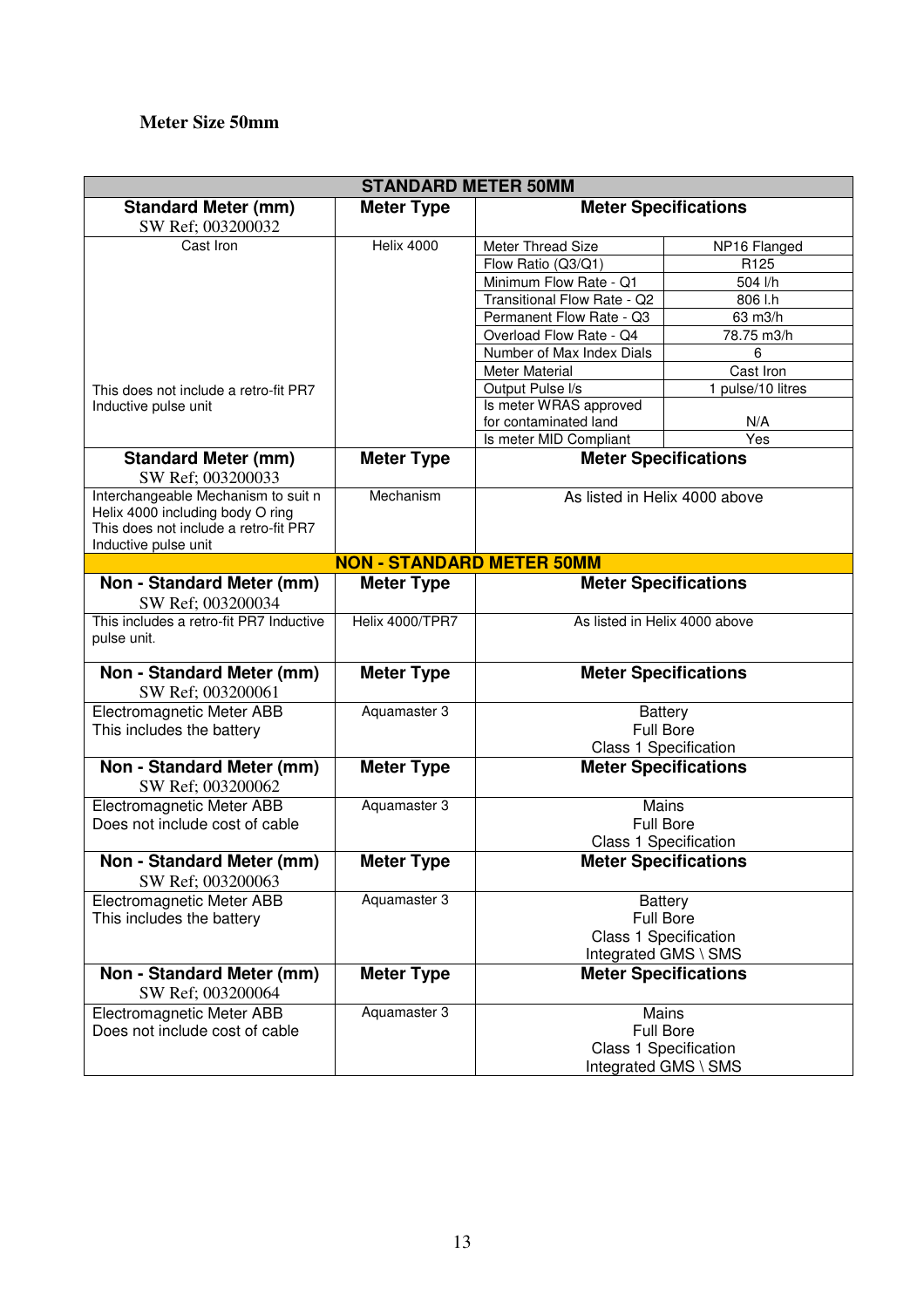#### **Meter Size 80mm**

|                                                                                                                                          | <b>STANDARD METER 80MM</b>       |                               |                                    |
|------------------------------------------------------------------------------------------------------------------------------------------|----------------------------------|-------------------------------|------------------------------------|
| <b>Standard Meter (mm)</b><br>SW Ref; 003200035                                                                                          | <b>Meter Type</b>                |                               | <b>Meter Specifications</b>        |
| Cast Iron                                                                                                                                | Helix 4000                       | Meter Thread Size             | NP16 Flanged                       |
|                                                                                                                                          |                                  | Flow Ratio (Q3/Q1)            | R125                               |
|                                                                                                                                          |                                  | Minimum Flow Rate - Q1        | 1280 l/h                           |
|                                                                                                                                          |                                  | Transitional Flow Rate - Q2   | 2048 l/h                           |
|                                                                                                                                          |                                  | Permanent Flow Rate - Q3      | 160 m3/h                           |
|                                                                                                                                          |                                  | Overload Flow Rate - Q4       | 200 m3/h                           |
|                                                                                                                                          |                                  | Number of Max Index Dials     | 6                                  |
|                                                                                                                                          |                                  | <b>Meter Material</b>         | Cast Iron                          |
| This does not include a retro-fit PR7                                                                                                    |                                  | Output Pulse I/s              | 1 pulse/10 litres                  |
| Inductive pulse unit                                                                                                                     |                                  | Is meter WRAS approved        |                                    |
|                                                                                                                                          |                                  | for contaminated land         | N/A                                |
|                                                                                                                                          |                                  | Is meter MID Compliant        | Yes                                |
| <b>Standard Meter (mm)</b><br>SW Ref; 003200036                                                                                          | <b>Meter Type</b>                |                               | <b>Meter Specifications</b>        |
| Interchangeable Mechanism to suit n<br>Helix 4000 including body O ring<br>This does not include a retro-fit PR7<br>Inductive pulse unit | Mechanism                        |                               | As listed in Helix 4000 above      |
|                                                                                                                                          | <b>NON - STANDARD METER 80MM</b> |                               |                                    |
| Non - Standard Meter (mm)<br>SW Ref; 003200037                                                                                           | <b>Meter Type</b>                |                               | <b>Meter Specifications</b>        |
| This includes a retro-fit PR7 Inductive<br>pulse unit.                                                                                   | Helix 4000/TPR7                  | As listed in Helix 4000 above |                                    |
| Non - Standard Meter (mm)<br>SW Ref; 003200065                                                                                           | <b>Meter Type</b>                |                               | <b>Meter Specifications</b>        |
| Electromagnetic Meter ABB<br>This includes the battery                                                                                   | Aquamaster 3                     |                               | <b>Battery</b><br><b>Full Bore</b> |
|                                                                                                                                          |                                  |                               | Class 1 Specification              |
| Non - Standard Meter (mm)<br>SW Ref; 003200066                                                                                           | <b>Meter Type</b>                |                               | <b>Meter Specifications</b>        |
| Electromagnetic Meter ABB                                                                                                                | Aquamaster 3                     |                               | Mains                              |
| Does not include cost of cable                                                                                                           |                                  |                               | <b>Full Bore</b>                   |
|                                                                                                                                          |                                  |                               | <b>Class 1 Specification</b>       |
| Non - Standard Meter (mm)<br>SW Ref; 003200067                                                                                           | <b>Meter Type</b>                |                               | <b>Meter Specifications</b>        |
| Electromagnetic Meter ABB                                                                                                                | Aquamaster 3                     |                               | <b>Battery</b>                     |
| This includes the battery                                                                                                                |                                  |                               | <b>Full Bore</b>                   |
|                                                                                                                                          |                                  |                               | Class 1 Specification              |
|                                                                                                                                          |                                  |                               | Integrated GMS \ SMS               |
| Non - Standard Meter (mm)<br>SW Ref; 003200068                                                                                           | <b>Meter Type</b>                |                               | <b>Meter Specifications</b>        |
| <b>Electromagnetic Meter ABB</b>                                                                                                         | Aquamaster 3                     |                               | Mains                              |
| Does not include cost of cable                                                                                                           |                                  |                               | <b>Full Bore</b>                   |
|                                                                                                                                          |                                  |                               | <b>Class 1 Specification</b>       |
|                                                                                                                                          |                                  | Integrated GMS \ SMS          |                                    |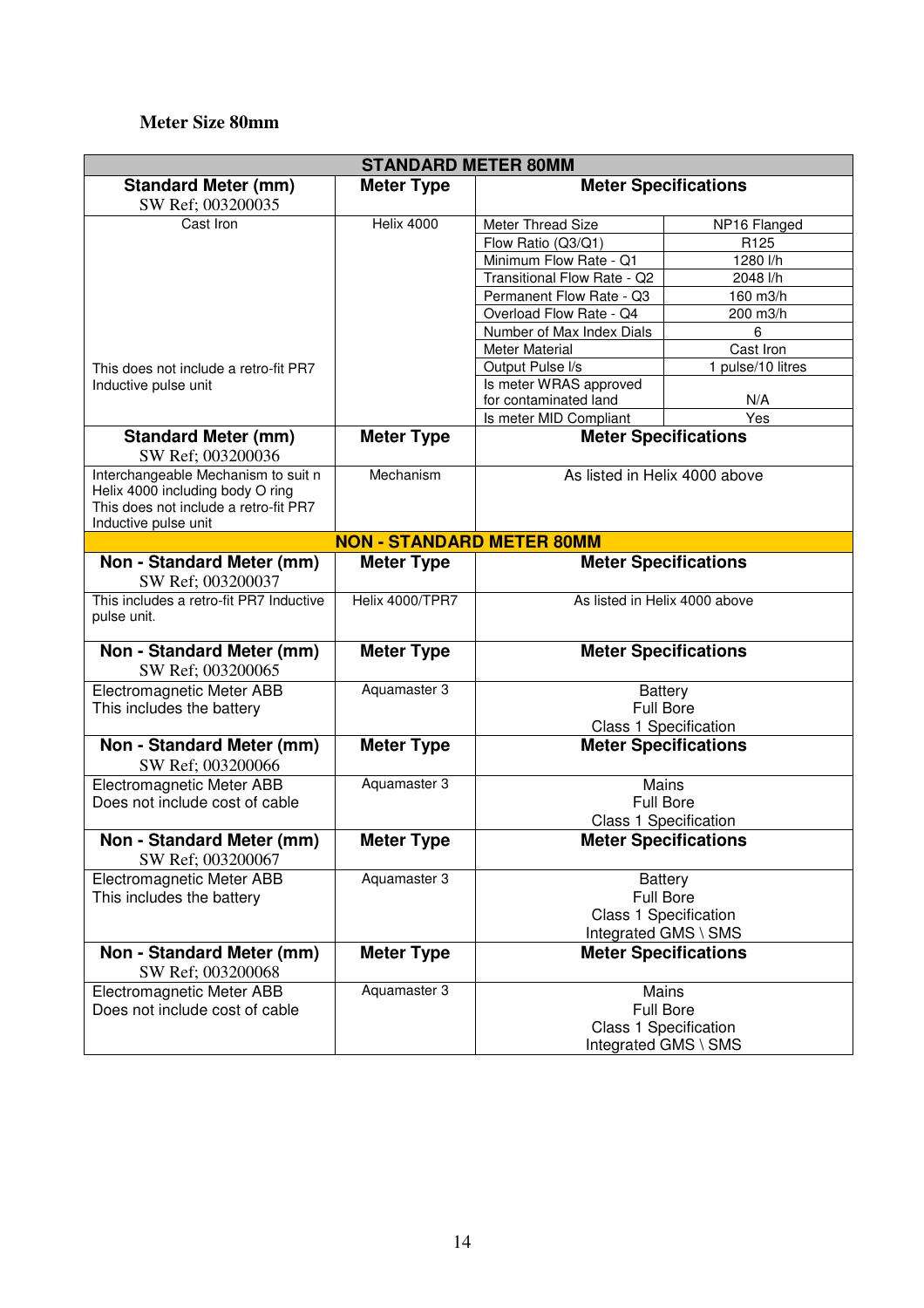#### **Meter Size 100mm**

|                                                                         | <b>STANDARD METER 100MM</b>       |                                       |                                                                                     |
|-------------------------------------------------------------------------|-----------------------------------|---------------------------------------|-------------------------------------------------------------------------------------|
| <b>Standard Meter (mm)</b><br>SW Ref; 003200038                         | <b>Meter Type</b>                 | <b>Meter Specifications</b>           |                                                                                     |
| Cast Iron                                                               | Helix 4000                        | Meter Thread Size                     | NP16 Flanged                                                                        |
|                                                                         |                                   | Flow Ratio (Q3/Q1)                    | R125                                                                                |
|                                                                         |                                   | Minimum Flow Rate - Q1                | 1280 l/h                                                                            |
|                                                                         |                                   | Transitional Flow Rate - Q2           | 2048 l/h                                                                            |
|                                                                         |                                   | Permanent Flow Rate - Q3              | 160 m3/h                                                                            |
|                                                                         |                                   | Overload Flow Rate - Q4               | 200 m3/h                                                                            |
|                                                                         |                                   | Number of Max Index Dials             | 6                                                                                   |
|                                                                         |                                   | <b>Meter Material</b>                 | Cast Iron                                                                           |
| This does not include a retro-fit PR7                                   |                                   | Output Pulse I/s                      | 1 pulse/10 litres                                                                   |
| Inductive pulse unit                                                    |                                   | Is meter WRAS approved                |                                                                                     |
|                                                                         |                                   | for contaminated land                 | N/A                                                                                 |
|                                                                         |                                   | Is meter MID Compliant                | Yes                                                                                 |
| <b>Standard Meter (mm)</b><br>SW Ref; 003200039                         | <b>Meter Type</b>                 | <b>Meter Specifications</b>           |                                                                                     |
| Interchangeable Mechanism to suit n<br>Helix 4000 including body O ring | Mechanism                         |                                       | As listed in Helix 4000 above                                                       |
| This does not include a retro-fit PR7<br>Inductive pulse unit           |                                   |                                       |                                                                                     |
|                                                                         | <b>NON - STANDARD METER 100MM</b> |                                       |                                                                                     |
| Non - Standard Meter (mm)<br>SW Ref; 003200040                          | <b>Meter Type</b>                 | <b>Meter Specifications</b>           |                                                                                     |
| This includes a retro-fit PR7 Inductive<br>pulse unit.                  | Helix 4000/TPR7                   | As listed in Helix 4000 above         |                                                                                     |
| Non - Standard Meter (mm)<br>SW Ref; 003200069                          | <b>Meter Type</b>                 | <b>Meter Specifications</b>           |                                                                                     |
| Electromagnetic Meter ABB<br>This includes the battery                  | Aquamaster 3                      |                                       | <b>Battery</b><br><b>Full Bore</b><br>Class 1 Specification                         |
| Non - Standard Meter (mm)<br>SW Ref; 003200070                          | <b>Meter Type</b>                 | <b>Meter Specifications</b>           |                                                                                     |
| Electromagnetic Meter ABB<br>Does not include cost of cable             | Aquamaster 3                      | Mains<br><b>Class 1 Specification</b> | <b>Full Bore</b>                                                                    |
| Non - Standard Meter (mm)<br>SW Ref; 003200071                          | <b>Meter Type</b>                 |                                       | <b>Meter Specifications</b>                                                         |
| <b>Electromagnetic Meter ABB</b><br>This includes the battery           | Aquamaster 3                      |                                       | <b>Battery</b><br><b>Full Bore</b><br>Class 1 Specification<br>Integrated GMS \ SMS |
| Non - Standard Meter (mm)<br>SW Ref; 003200072                          | <b>Meter Type</b>                 |                                       | <b>Meter Specifications</b>                                                         |
| Electromagnetic Meter ABB<br>Does not include cost of cable             | Aquamaster 3                      |                                       | Mains<br><b>Full Bore</b><br>Class 1 Specification<br>Integrated GMS \ SMS          |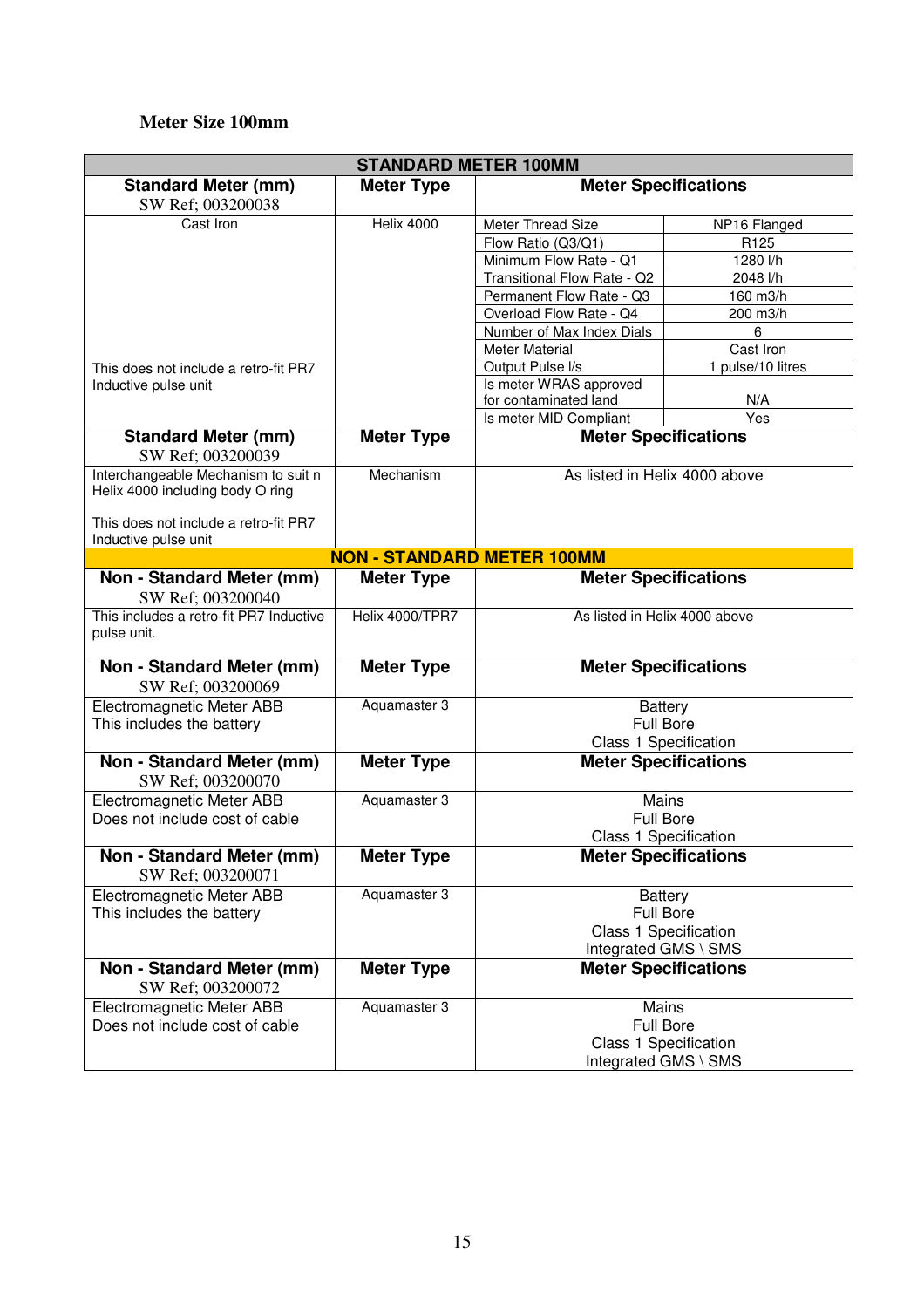#### **Meter Size 150mm**

|                                                             | <b>STANDARD METER 350MM</b>       |                                                                                            |
|-------------------------------------------------------------|-----------------------------------|--------------------------------------------------------------------------------------------|
| <b>Standard Meter (mm)</b><br>SW Ref; 003200073             | <b>Meter Type</b>                 | <b>Meter Specifications</b>                                                                |
| Electromagnetic Meter ABB<br>This includes the battery      | Aquamaster 3                      | <b>Battery</b><br><b>Full Bore</b><br><b>Class 1 Specification</b>                         |
|                                                             | <b>NON - STANDARD METER 350MM</b> |                                                                                            |
| <b>Standard Meter (mm)</b><br>SW Ref; 003200074             | <b>Meter Type</b>                 | <b>Meter Specifications</b>                                                                |
| Electromagnetic Meter ABB<br>Does not include cost of cable | Aquamaster 3                      | Mains<br><b>Full Bore</b><br>Class 1 Specification                                         |
| Non - Standard Meter (mm)<br>SW Ref; 003200075              | <b>Meter Type</b>                 | <b>Meter Specifications</b>                                                                |
| Electromagnetic Meter ABB<br>This includes the battery      | Aquamaster 3                      | <b>Battery</b><br><b>Full Bore</b><br><b>Class 1 Specification</b><br>Integrated GMS \ SMS |
| Non - Standard Meter (mm)<br>SW Ref; 003200076              | <b>Meter Type</b>                 | <b>Meter Specifications</b>                                                                |
| Electromagnetic Meter ABB<br>Does not include cost of cable | Aquamaster 3                      | Mains<br><b>Full Bore</b><br><b>Class 1 Specification</b><br>Integrated GMS \ SMS          |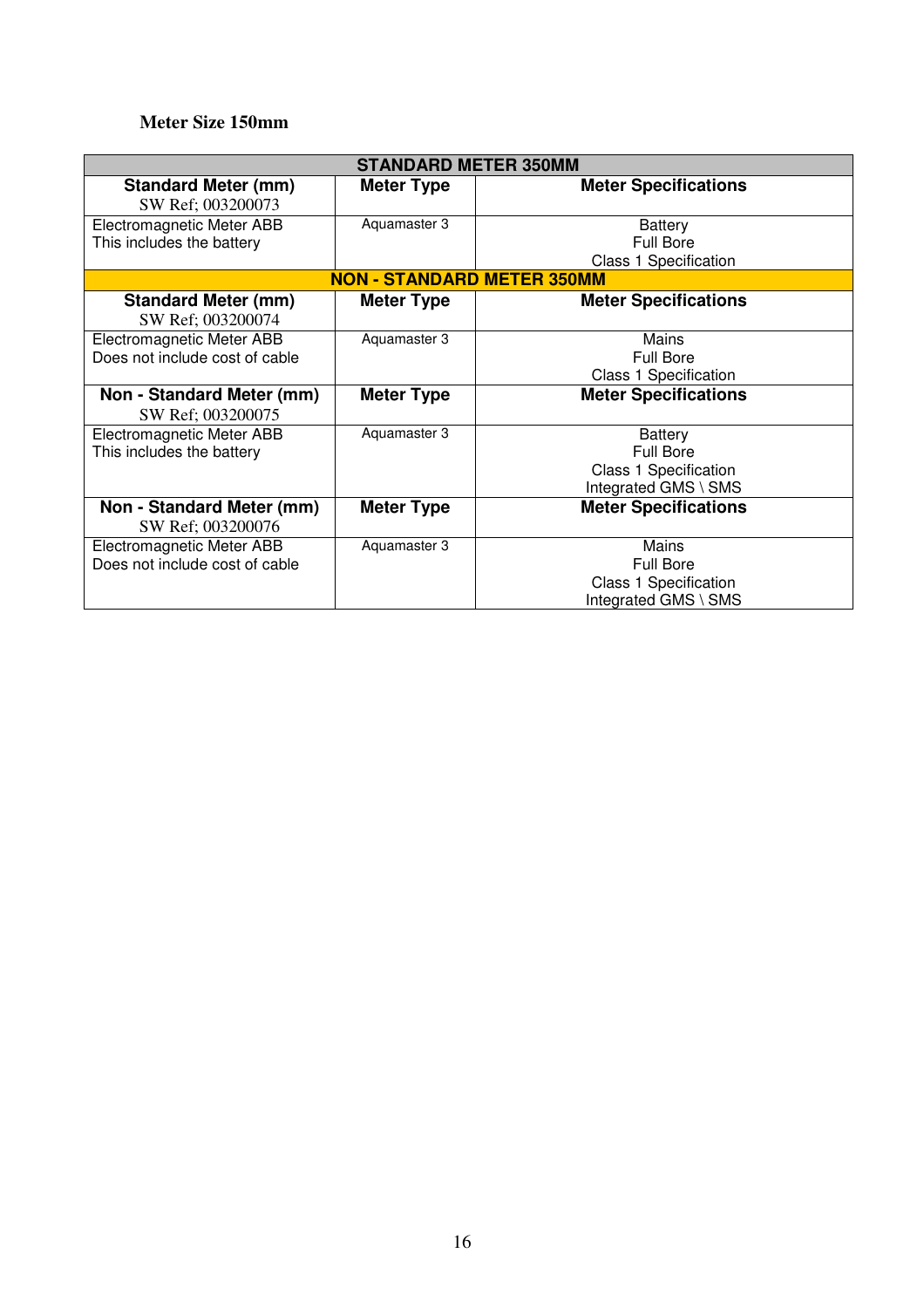#### **Meter Size 200mm**

|                                                             | <b>STANDARD METER 350MM</b>       |                                                                                     |
|-------------------------------------------------------------|-----------------------------------|-------------------------------------------------------------------------------------|
| <b>Standard Meter (mm)</b><br>SW Ref; 003200077             | <b>Meter Type</b>                 | <b>Meter Specifications</b>                                                         |
| Electromagnetic Meter ABB<br>This includes the battery      | Aquamaster 3                      | <b>Battery</b><br><b>Full Bore</b><br><b>Class 1 Specification</b>                  |
|                                                             | <b>NON - STANDARD METER 350MM</b> |                                                                                     |
| <b>Standard Meter (mm)</b><br>SW Ref; 003200078             | <b>Meter Type</b>                 | <b>Meter Specifications</b>                                                         |
| Electromagnetic Meter ABB<br>Does not include cost of cable | Aquamaster 3                      | Mains<br><b>Full Bore</b><br>Class 1 Specification                                  |
| Non - Standard Meter (mm)<br>SW Ref; 003200079              | <b>Meter Type</b>                 | <b>Meter Specifications</b>                                                         |
| Electromagnetic Meter ABB<br>This includes the battery      | Aquamaster 3                      | <b>Battery</b><br><b>Full Bore</b><br>Class 1 Specification<br>Integrated GMS \ SMS |
| Non - Standard Meter (mm)<br>SW Ref; 003200080              | <b>Meter Type</b>                 | <b>Meter Specifications</b>                                                         |
| Electromagnetic Meter ABB<br>Does not include cost of cable | Aquamaster 3                      | Mains<br><b>Full Bore</b><br><b>Class 1 Specification</b><br>Integrated GMS \ SMS   |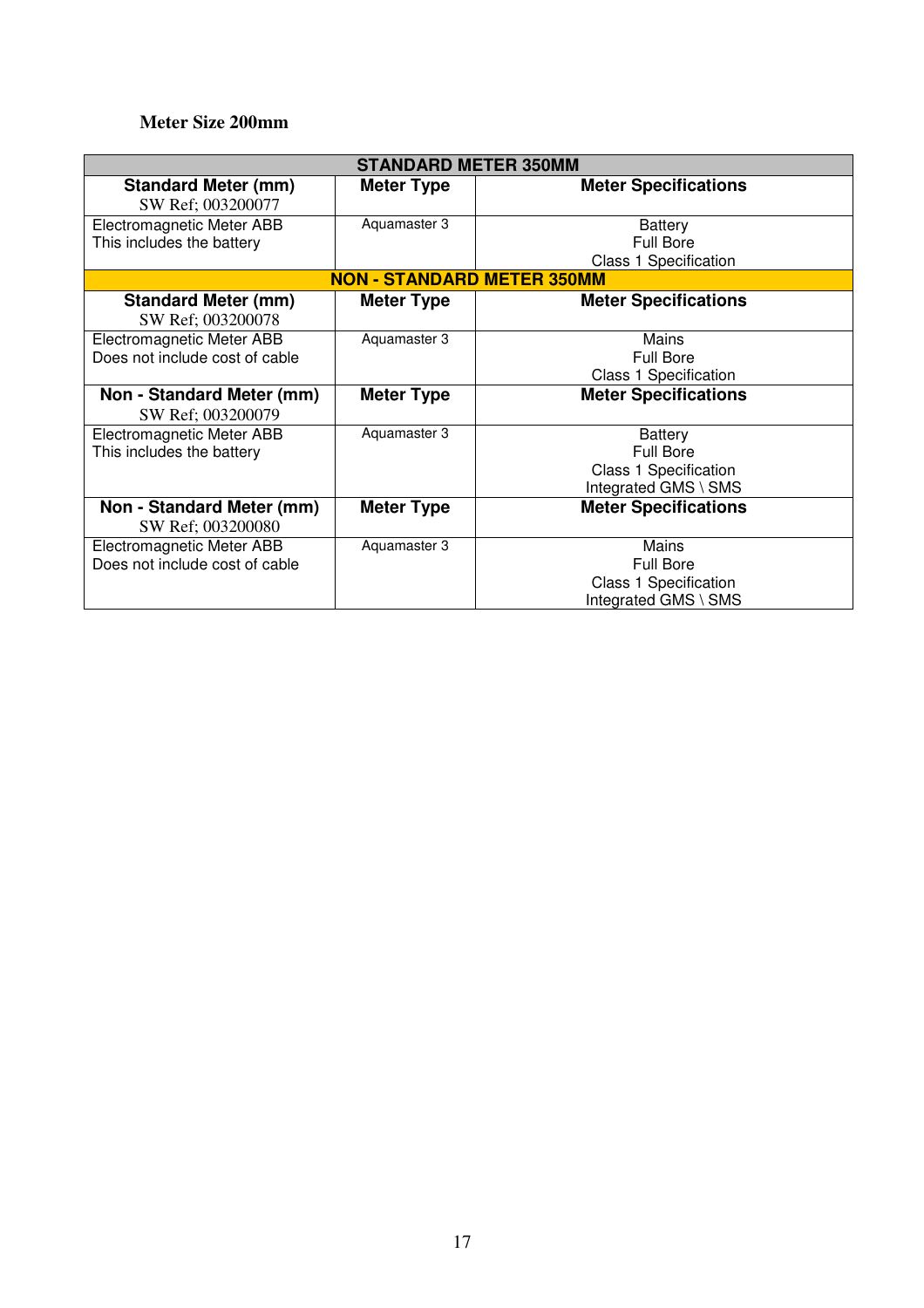#### **Meter Size 250mm**

|                                                             | <b>STANDARD METER 350MM</b>       |                                                                                            |
|-------------------------------------------------------------|-----------------------------------|--------------------------------------------------------------------------------------------|
| <b>Standard Meter (mm)</b><br>SW Ref; 003200081             | <b>Meter Type</b>                 | <b>Meter Specifications</b>                                                                |
| Electromagnetic Meter ABB<br>This includes the battery      | Aquamaster 3                      | <b>Battery</b><br><b>Full Bore</b><br><b>Class 1 Specification</b>                         |
|                                                             | <b>NON - STANDARD METER 350MM</b> |                                                                                            |
| <b>Standard Meter (mm)</b><br>SW Ref; 003200082             | <b>Meter Type</b>                 | <b>Meter Specifications</b>                                                                |
| Electromagnetic Meter ABB<br>Does not include cost of mains | Aquamaster 3                      | Mains<br><b>Full Bore</b><br>Class 1 Specification                                         |
| Non - Standard Meter (mm)<br>SW Ref; 003200083              | <b>Meter Type</b>                 | <b>Meter Specifications</b>                                                                |
| Electromagnetic Meter ABB<br>This includes the battery      | Aquamaster 3                      | <b>Battery</b><br><b>Full Bore</b><br><b>Class 1 Specification</b><br>Integrated GMS \ SMS |
| Non - Standard Meter (mm)<br>SW Ref; 003200084              | <b>Meter Type</b>                 | <b>Meter Specifications</b>                                                                |
| Electromagnetic Meter ABB<br>Does not include cost of cable | Aquamaster 3                      | Mains<br><b>Full Bore</b><br><b>Class 1 Specification</b><br>Integrated GMS \ SMS          |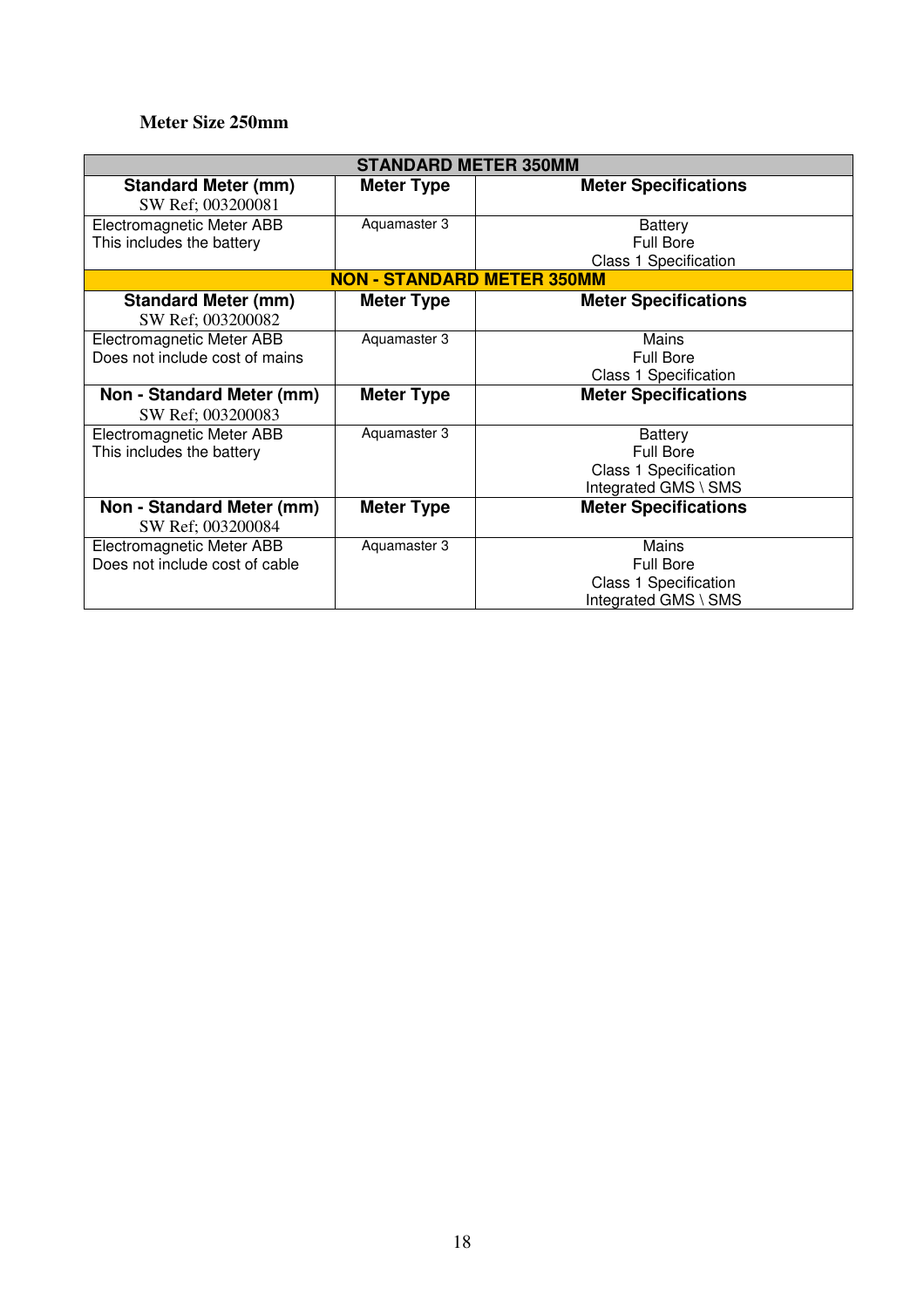#### **Meter Size 300mm**

|                                                             | <b>STANDARD METER 350MM</b>       |                                                                                     |
|-------------------------------------------------------------|-----------------------------------|-------------------------------------------------------------------------------------|
| <b>Standard Meter (mm)</b><br>SW Ref; 003200085             | <b>Meter Type</b>                 | <b>Meter Specifications</b>                                                         |
| Electromagnetic Meter ABB<br>This includes the battery      | Aquamaster 3                      | <b>Battery</b><br><b>Full Bore</b><br><b>Class 1 Specification</b>                  |
|                                                             | <b>NON - STANDARD METER 350MM</b> |                                                                                     |
| <b>Standard Meter (mm)</b><br>SW Ref; 003200086             | <b>Meter Type</b>                 | <b>Meter Specifications</b>                                                         |
| Electromagnetic Meter ABB<br>Does not include cost of cable | Aquamaster 3                      | Mains<br><b>Full Bore</b><br>Class 1 Specification                                  |
| Non - Standard Meter (mm)<br>SW Ref; 003200087              | <b>Meter Type</b>                 | <b>Meter Specifications</b>                                                         |
| Electromagnetic Meter ABB<br>This includes the battery      | Aquamaster 3                      | <b>Battery</b><br><b>Full Bore</b><br>Class 1 Specification<br>Integrated GMS \ SMS |
| Non - Standard Meter (mm)<br>SW Ref; 003200088              | <b>Meter Type</b>                 | <b>Meter Specifications</b>                                                         |
| Electromagnetic Meter ABB<br>Does not include cost of cable | Aquamaster 3                      | Mains<br><b>Full Bore</b><br><b>Class 1 Specification</b><br>Integrated GMS \ SMS   |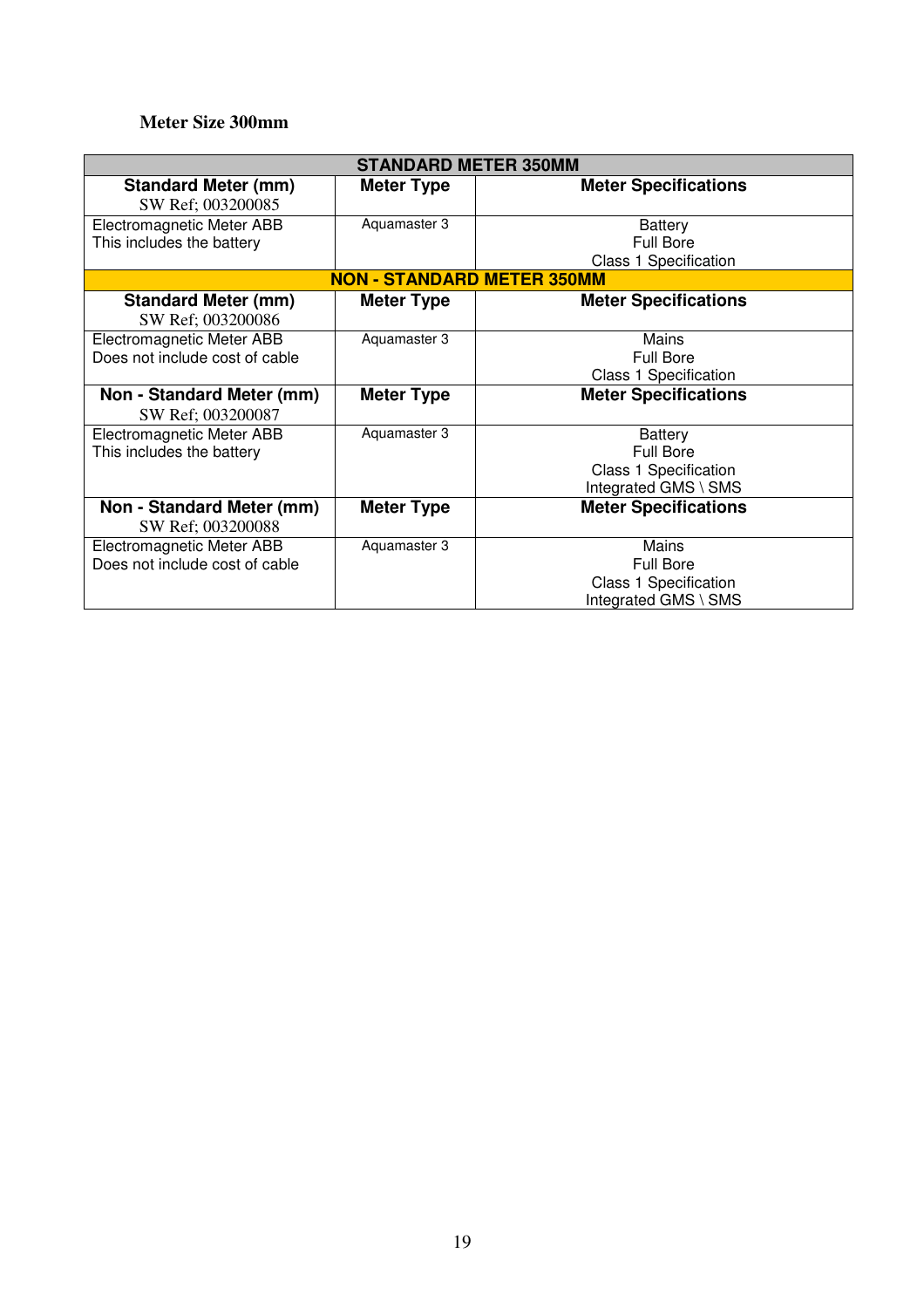#### **Meter Size 350mm**

|                                                             | <b>STANDARD METER 350MM</b>       |                                                                                     |
|-------------------------------------------------------------|-----------------------------------|-------------------------------------------------------------------------------------|
| <b>Standard Meter (mm)</b><br>SW Ref; 003200089             | <b>Meter Type</b>                 | <b>Meter Specifications</b>                                                         |
| Electromagnetic Meter ABB<br>This includes the battery      | Aquamaster 3                      | <b>Battery</b><br><b>Full Bore</b>                                                  |
|                                                             | <b>NON - STANDARD METER 350MM</b> | <b>Class 1 Specification</b>                                                        |
| <b>Standard Meter (mm)</b><br>SW Ref; 003200090             | <b>Meter Type</b>                 | <b>Meter Specifications</b>                                                         |
| Electromagnetic Meter ABB<br>Does not include cost of cable | Aquamaster 3                      | Mains<br><b>Full Bore</b><br><b>Class 1 Specification</b>                           |
| Non - Standard Meter (mm)<br>SW Ref; 003200091              | <b>Meter Type</b>                 | <b>Meter Specifications</b>                                                         |
| Electromagnetic Meter ABB<br>This includes the battery      | Aquamaster 3                      | <b>Battery</b><br>Full Bore<br><b>Class 1 Specification</b><br>Integrated GMS \ SMS |
| Non - Standard Meter (mm)<br>SW Ref; 003200092              | <b>Meter Type</b>                 | <b>Meter Specifications</b>                                                         |
| Electromagnetic Meter ABB<br>Does not include cost of cable | Aquamaster 3                      | <b>Mains</b><br><b>Full Bore</b><br>Class 1 Specification<br>Integrated GMS \ SMS   |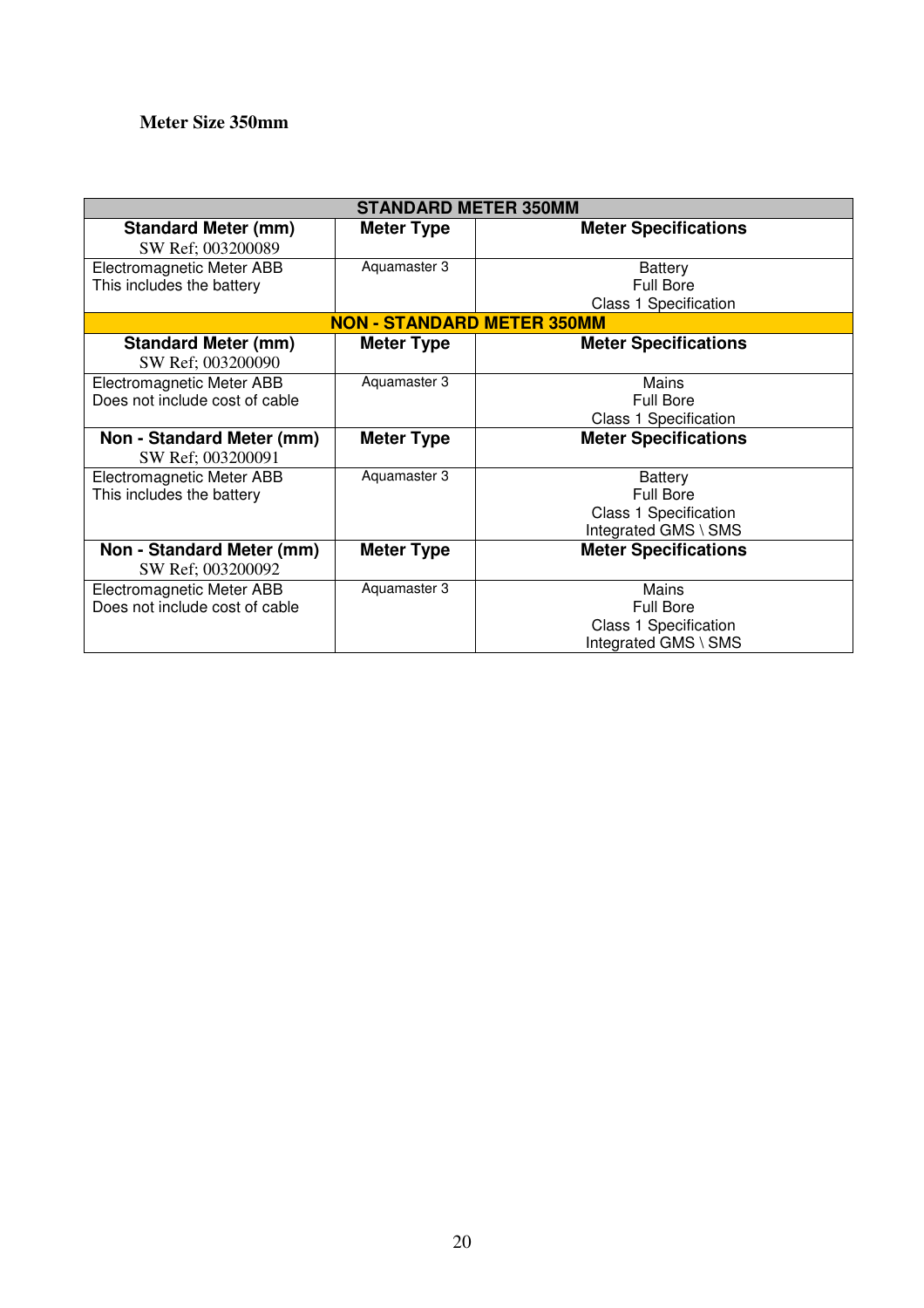#### **Meter Size 400mm**

|                                                             | <b>STANDARD METER 400MM</b>       |                                                                                            |
|-------------------------------------------------------------|-----------------------------------|--------------------------------------------------------------------------------------------|
| <b>Standard Meter (mm)</b><br>SW Ref; 003200093             | <b>Meter Type</b>                 | <b>Meter Specifications</b>                                                                |
| Electromagnetic Meter ABB<br>This includes the battery      | Aquamaster 3                      | <b>Battery</b><br>Full Bore<br><b>Class 1 Specification</b>                                |
|                                                             | <b>NON - STANDARD METER 400MM</b> |                                                                                            |
| <b>Standard Meter (mm)</b><br>SW Ref; 003200094             | <b>Meter Type</b>                 | <b>Meter Specifications</b>                                                                |
| Electromagnetic Meter ABB<br>Does not include cost of cable | Aquamaster 3                      | <b>Mains</b><br><b>Full Bore</b><br><b>Class 1 Specification</b>                           |
| Non - Standard Meter (mm)<br>SW Ref; 003200095              | <b>Meter Type</b>                 | <b>Meter Specifications</b>                                                                |
| Electromagnetic Meter ABB<br>This includes the battery      | Aquamaster 3                      | <b>Battery</b><br><b>Full Bore</b><br><b>Class 1 Specification</b><br>Integrated GMS \ SMS |
| Non - Standard Meter (mm)<br>SW Ref; 003200096              | <b>Meter Type</b>                 | <b>Meter Specifications</b>                                                                |
| Electromagnetic Meter ABB<br>Does not include cost of cable | Aquamaster 3                      | Mains<br>Full Bore<br><b>Class 1 Specification</b><br>Integrated GMS \ SMS                 |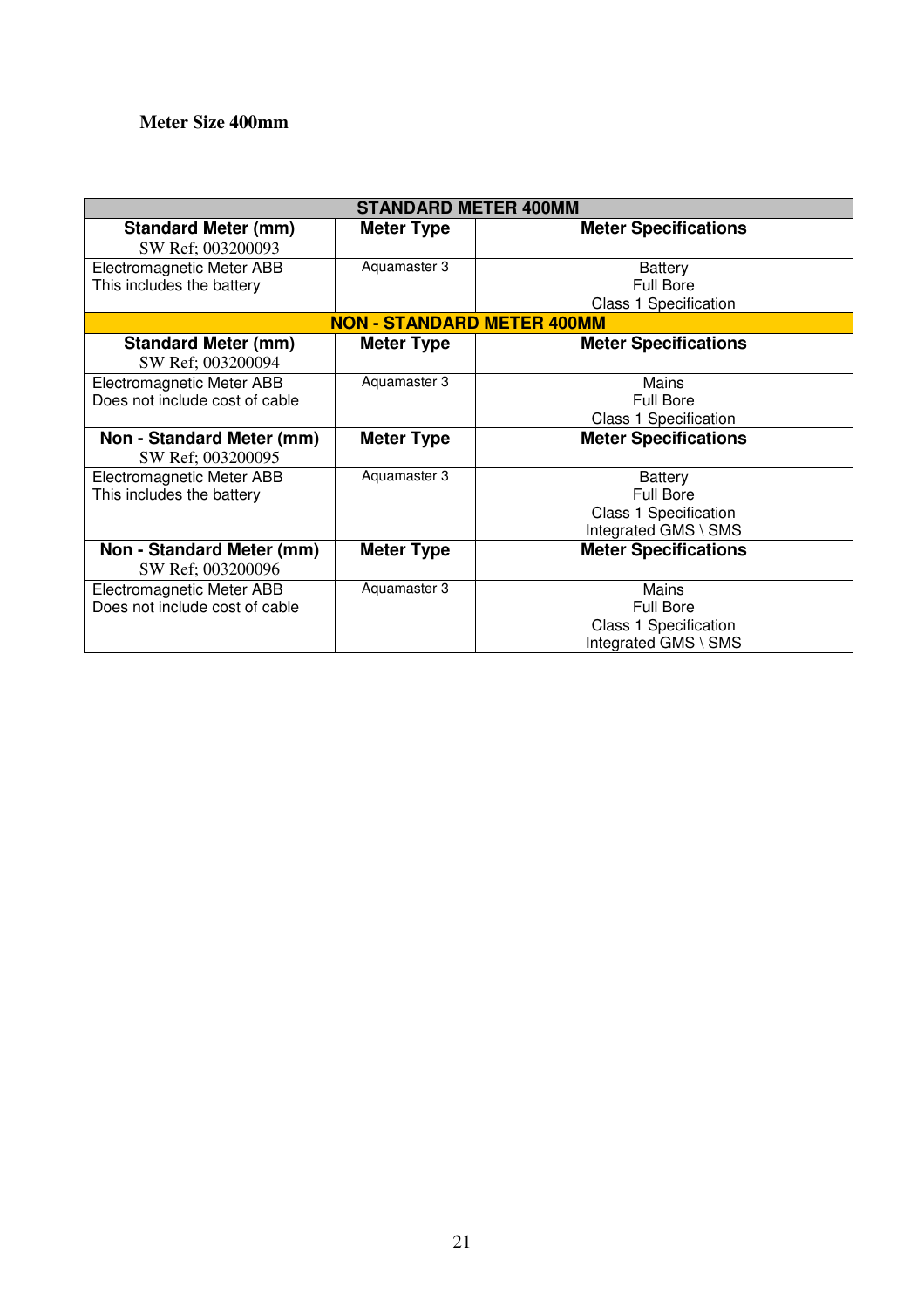## **Meter Size 450mm**

|                                                             | <b>STANDARD METER 450MM</b>       |                                                                                            |
|-------------------------------------------------------------|-----------------------------------|--------------------------------------------------------------------------------------------|
| <b>Standard Meter (mm)</b><br>SW Ref; 003200097             | <b>Meter Type</b>                 | <b>Meter Specifications</b>                                                                |
| Electromagnetic Meter ABB<br>This includes the battery      | Aquamaster 3                      | <b>Battery</b><br>Full Bore<br><b>Class 1 Specification</b>                                |
|                                                             | <b>NON - STANDARD METER 450MM</b> |                                                                                            |
| <b>Standard Meter (mm)</b><br>SW Ref; 003200098             | <b>Meter Type</b>                 | <b>Meter Specifications</b>                                                                |
| Electromagnetic Meter ABB<br>Does not include cost of cable | Aquamaster 3                      | <b>Mains</b><br><b>Full Bore</b><br><b>Class 1 Specification</b>                           |
| Non - Standard Meter (mm)<br>SW Ref; 003200099              | <b>Meter Type</b>                 | <b>Meter Specifications</b>                                                                |
| Electromagnetic Meter ABB<br>This includes the battery      | Aquamaster 3                      | <b>Battery</b><br><b>Full Bore</b><br><b>Class 1 Specification</b><br>Integrated GMS \ SMS |
| Non - Standard Meter (mm)<br>SW Ref; 003200100              | <b>Meter Type</b>                 | <b>Meter Specifications</b>                                                                |
| Electromagnetic Meter ABB<br>Does not include cost of cable | Aquamaster 3                      | Mains<br>Full Bore<br><b>Class 1 Specification</b><br>Integrated GMS \ SMS                 |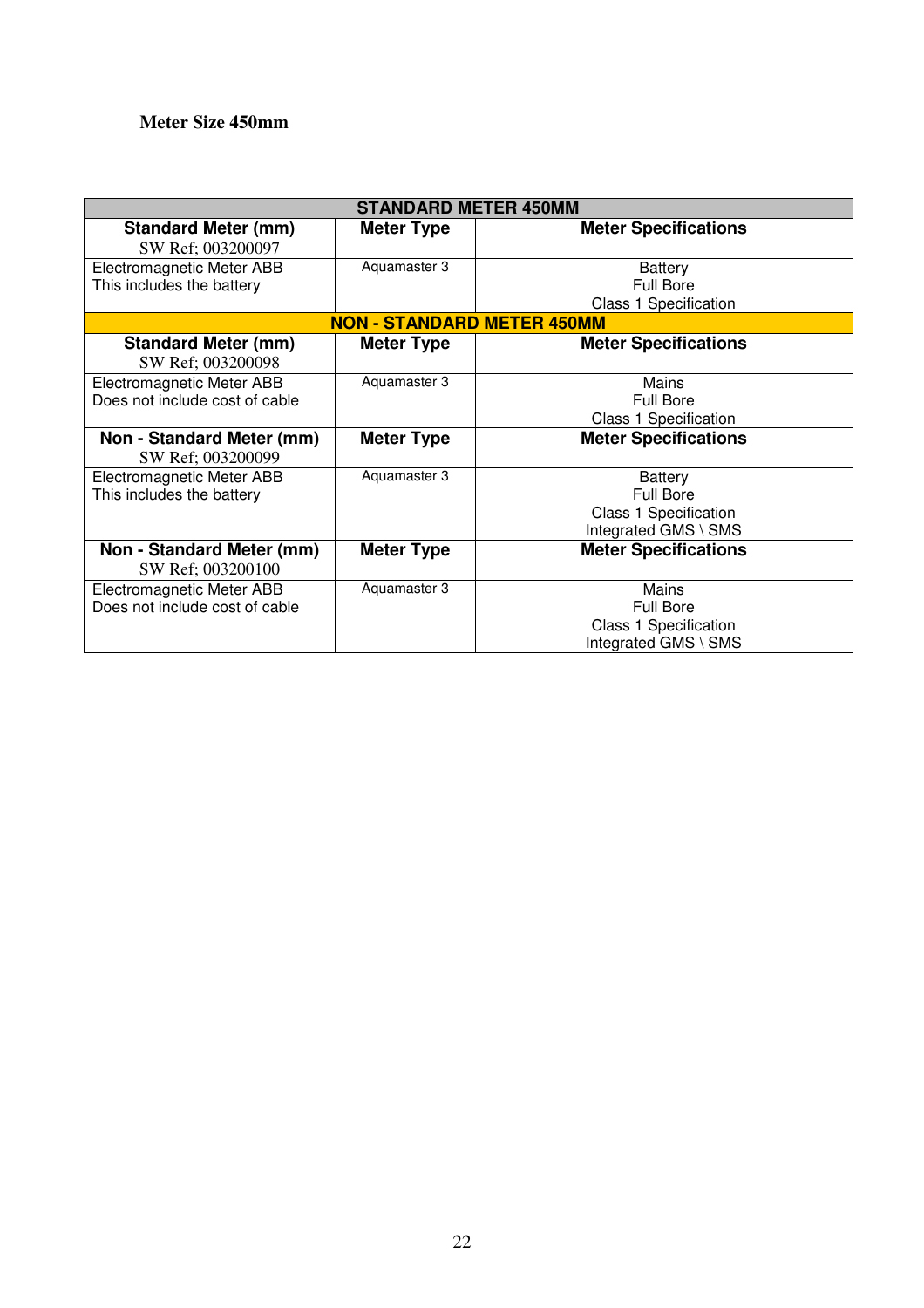# **Meter Size 500mm**

|                                                             | <b>STANDARD METER 500MM</b>       |                                                                                            |
|-------------------------------------------------------------|-----------------------------------|--------------------------------------------------------------------------------------------|
| <b>Standard Meter (mm)</b><br>SW Ref; 003200101             | <b>Meter Type</b>                 | <b>Meter Specifications</b>                                                                |
| Electromagnetic Meter ABB<br>This includes the battery      | Aquamaster 3                      | <b>Battery</b><br>Full Bore<br><b>Class 1 Specification</b>                                |
|                                                             | <b>NON - STANDARD METER 500MM</b> |                                                                                            |
| <b>Standard Meter (mm)</b><br>SW Ref; 003200102             | <b>Meter Type</b>                 | <b>Meter Specifications</b>                                                                |
| Electromagnetic Meter ABB<br>Does not include cost of cable | Aquamaster 3                      | <b>Mains</b><br><b>Full Bore</b><br><b>Class 1 Specification</b>                           |
| Non - Standard Meter (mm)<br>SW Ref; 003200103              | <b>Meter Type</b>                 | <b>Meter Specifications</b>                                                                |
| Electromagnetic Meter ABB<br>This includes the battery      | Aquamaster 3                      | <b>Battery</b><br><b>Full Bore</b><br><b>Class 1 Specification</b><br>Integrated GMS \ SMS |
| Non - Standard Meter (mm)<br>SW Ref; 003200104              | <b>Meter Type</b>                 | <b>Meter Specifications</b>                                                                |
| Electromagnetic Meter ABB<br>Does not include cost of cable | Aquamaster 3                      | Mains<br>Full Bore<br><b>Class 1 Specification</b><br>Integrated GMS \ SMS                 |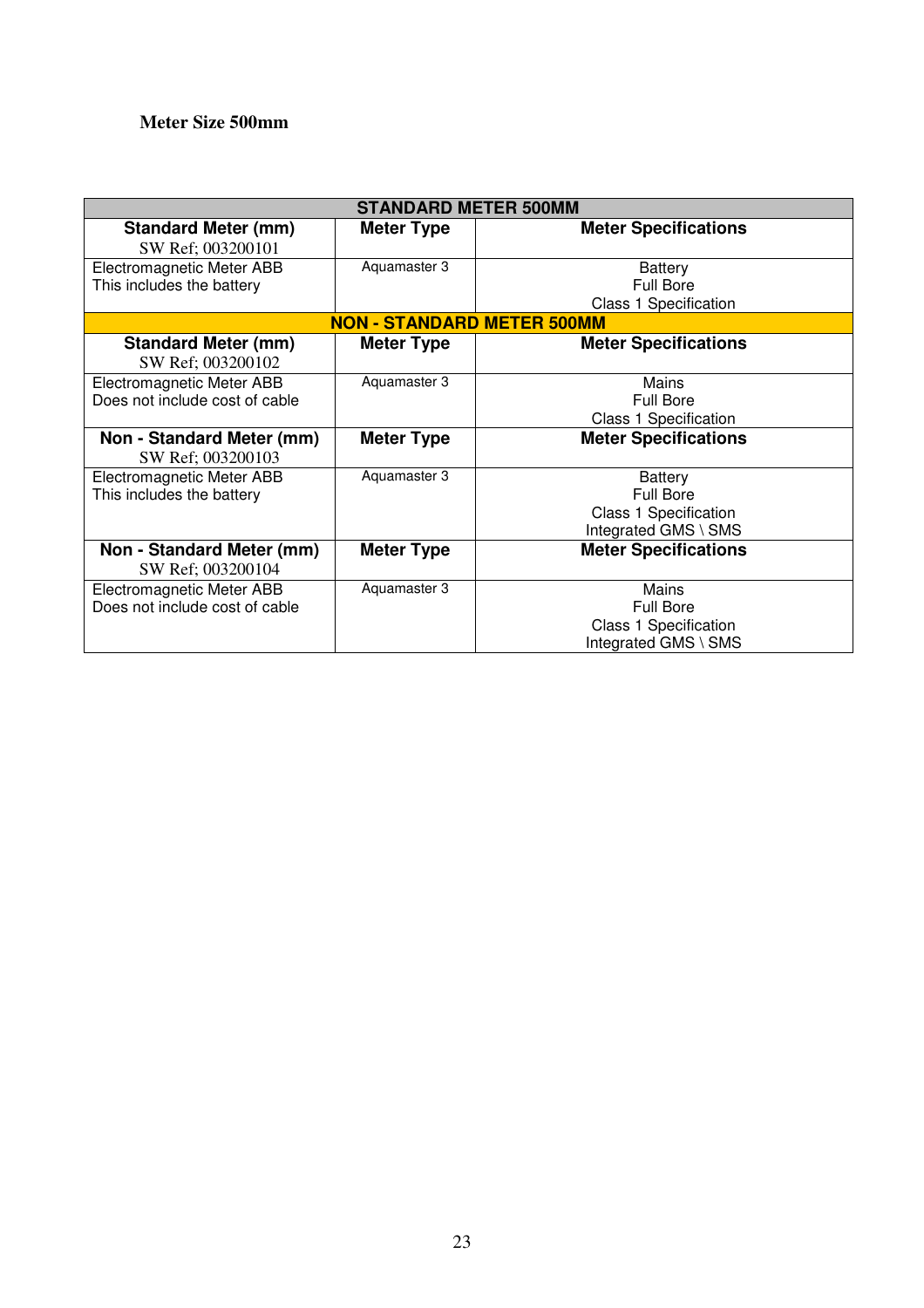#### **Meter Size 600mm**

|                                                             | <b>STANDARD METER 600MM</b>       |                                                                                            |
|-------------------------------------------------------------|-----------------------------------|--------------------------------------------------------------------------------------------|
| <b>Standard Meter (mm)</b><br>SW Ref; 003200105             | <b>Meter Type</b>                 | <b>Meter Specifications</b>                                                                |
| Electromagnetic Meter ABB<br>This includes the battery      | Aquamaster 3                      | <b>Battery</b><br><b>Full Bore</b><br><b>Class 1 Specification</b>                         |
|                                                             | <b>NON - STANDARD METER 600MM</b> |                                                                                            |
| <b>Standard Meter (mm)</b><br>SW Ref; 003200106             | <b>Meter Type</b>                 | <b>Meter Specifications</b>                                                                |
| Electromagnetic Meter ABB<br>Does not include cost of cable | Aquamaster 3                      | Mains<br><b>Full Bore</b><br><b>Class 1 Specification</b>                                  |
| Non - Standard Meter (mm)<br>SW Ref; 003200107              | <b>Meter Type</b>                 | <b>Meter Specifications</b>                                                                |
| Electromagnetic Meter ABB<br>This includes the battery      | Aquamaster 3                      | <b>Battery</b><br><b>Full Bore</b><br><b>Class 1 Specification</b><br>Integrated GMS \ SMS |
| Non - Standard Meter (mm)<br>SW Ref; 003200108              | <b>Meter Type</b>                 | <b>Meter Specifications</b>                                                                |
| Electromagnetic Meter ABB<br>Does not include cost of cable | Aquamaster 3                      | <b>Battery</b><br><b>Full Bore</b><br>Class 1 Specification<br>Integrated GMS \ SMS        |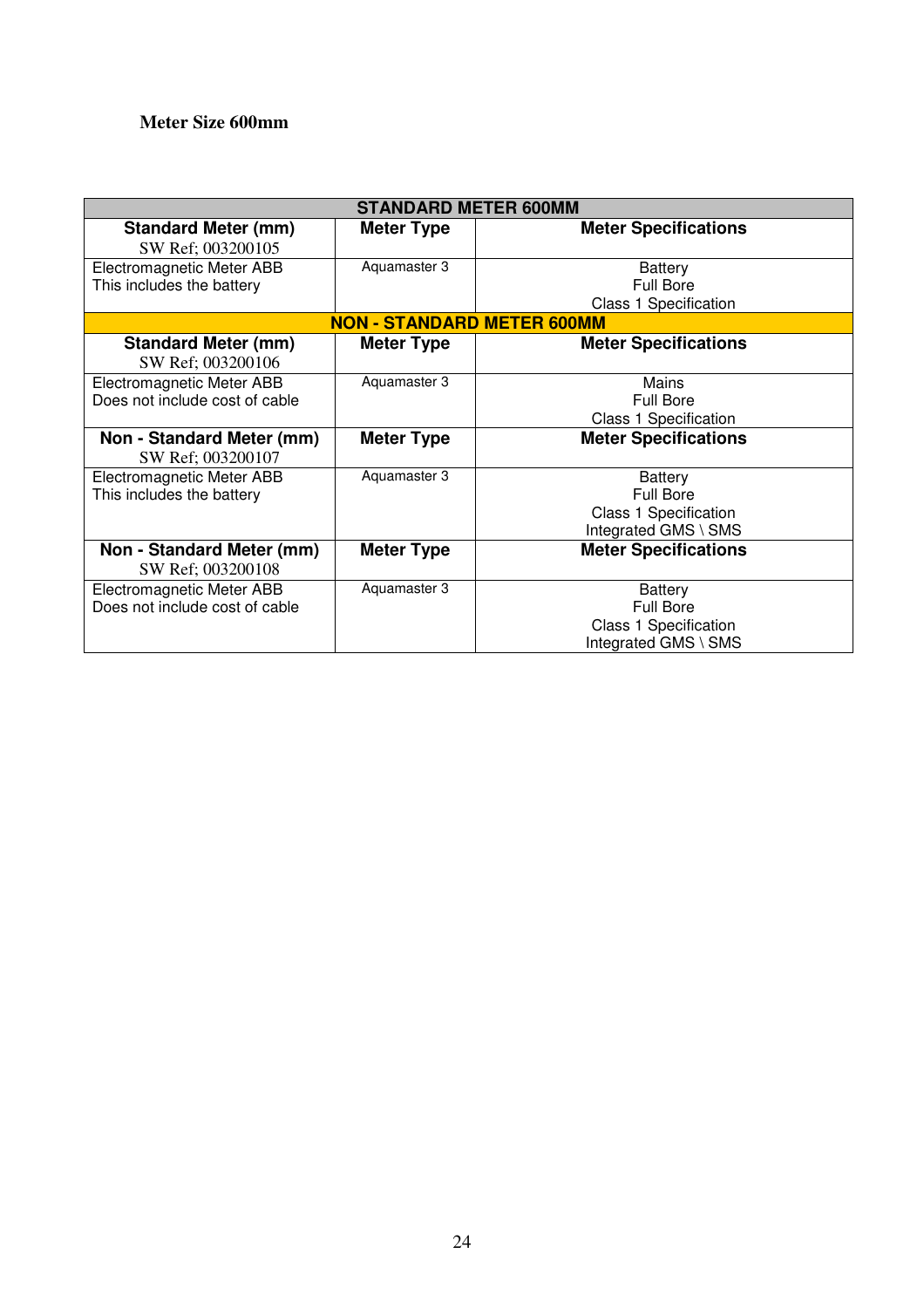## **Combination Meter Size 80mm x 20mm**

|                             |                   | <b>STANDARD METER COMBINATION 80MM X 20MM</b>             |
|-----------------------------|-------------------|-----------------------------------------------------------|
| <b>Standard Meter (mm)</b>  | <b>Meter Type</b> | <b>Meter Specifications</b>                               |
| SW Ref; 003200041           |                   |                                                           |
| Meter Name                  | C4000 main meter  | V220 By-pass meter                                        |
| Meter Size                  | 80mm              | 20 <sub>mm</sub>                                          |
| Meter Type                  | Woltmann          | Manifold                                                  |
| Meter Thread Size           |                   | NP16 Flanged                                              |
| Flow Ratio (Q3/Q1)          |                   | R2000                                                     |
| Minimum Flow Rate - Q1      |                   | 32 l/h                                                    |
| Transitional Flow Rate - Q2 |                   | 50 l/h                                                    |
| Permanent Flow Rate - Q3    | 63 m3/h           |                                                           |
| Overload Flow Rate - Q4     | 78.75 m3/h        |                                                           |
| Number of Max Index Dials   | 6                 | 5                                                         |
| <b>Meter Material</b>       | Cast Iron         | <b>Brass</b>                                              |
| Output Pulse I/s            | 1 pulse/10 litres | 1 pulse/litre                                             |
| Is meter WRAS approved for  | N/A               | N/A                                                       |
| contaminated land           |                   |                                                           |
| Is meter MID Compliant      | Yes               | Yes                                                       |
|                             |                   | This does not come with a PR6 or PR7 inductive pulse unit |
|                             |                   | <b>NON - STANDARD COMBINATION METER 80MM X 20MM</b>       |
|                             |                   |                                                           |
| <b>Standard Meter (mm)</b>  | <b>Meter Type</b> | <b>Meter Specifications</b>                               |
| SW Ref; 003200042           |                   |                                                           |
| Meter Name                  | C4000 main meter  | V220 By-pass meter                                        |
| Meter Size                  | 80mm              | 20mm                                                      |
| Meter Type                  | Woltmann          | Manifold                                                  |
| <b>Meter Thread Size</b>    |                   | NP16 Flanged                                              |
| Flow Ratio (Q3/Q1)          |                   | R2000                                                     |
| Minimum Flow Rate - Q1      |                   |                                                           |
| Transitional Flow Rate - Q2 |                   | 32 l/h<br>50 l/h                                          |
| Permanent Flow Rate - Q3    | 63 m3/h           |                                                           |
| Overload Flow Rate - Q4     | 78.75 m3/h        |                                                           |
| Number of Max Index Dials   | 6                 | 5                                                         |
| <b>Meter Material</b>       | Cast Iron         | <b>Brass</b>                                              |
| Output Pulse I/s            | 1 pulse/10 litres | 1 pulse/litre                                             |
| Is meter WRAS approved for  | N/A               | N/A                                                       |
| contaminated land           |                   |                                                           |
| Is meter MID Compliant      | Yes               | Yes<br>This includes a PR6 and a PR7 inductive pulse unit |